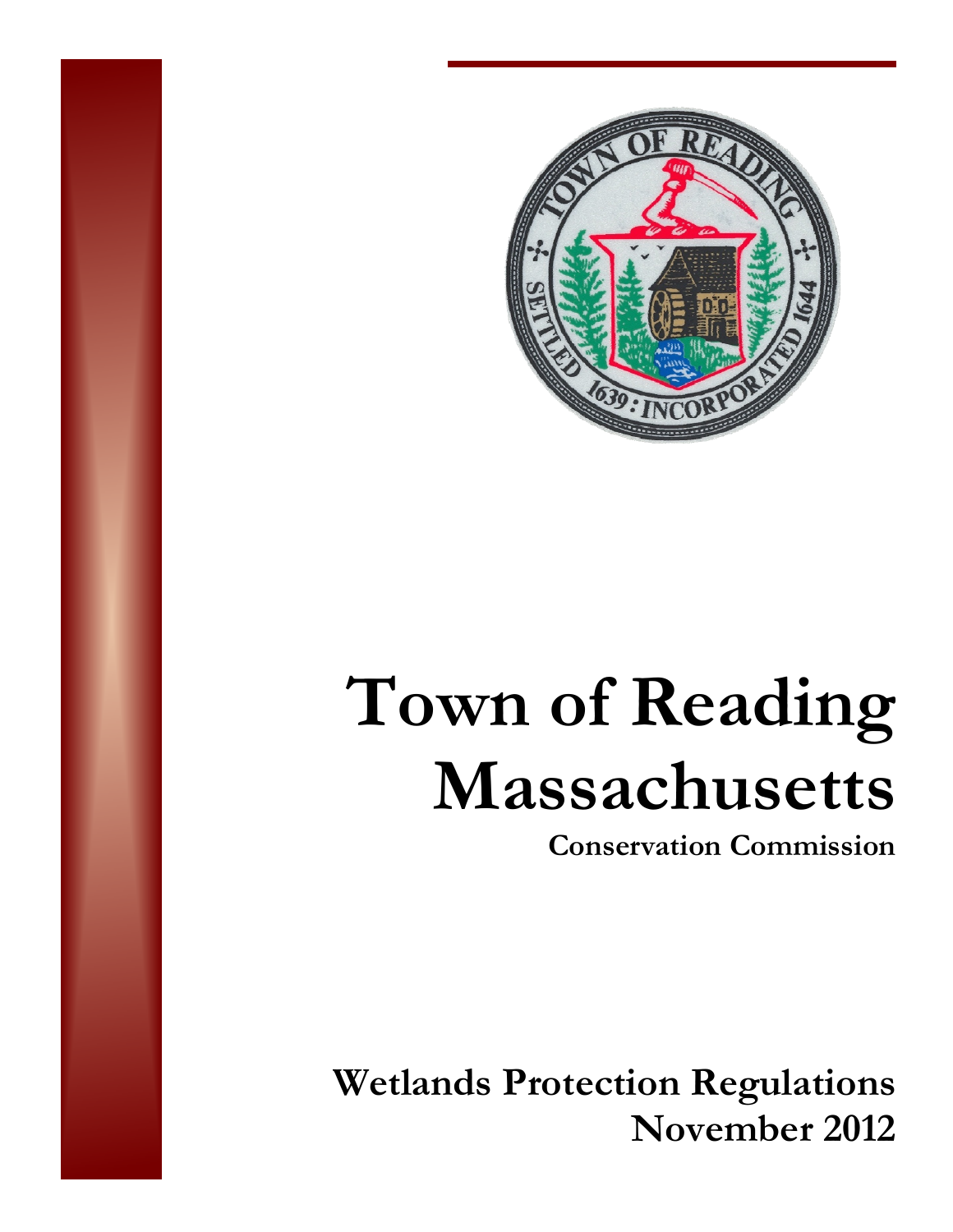## Authorized by<br>READING GENERAL BYLAW - SECTION 7.1 November 7 2012

#### **Table of Contents**

| <b>SECTION 1</b> |                                          |  |
|------------------|------------------------------------------|--|
| <b>SECTION 2</b> | <b>GENERAL PROVISIONS</b>                |  |
| A                |                                          |  |
| B                |                                          |  |
| C                |                                          |  |
| D                |                                          |  |
| E                |                                          |  |
| F                |                                          |  |
| G                |                                          |  |
| H                |                                          |  |
|                  |                                          |  |
| $\mathsf{J}$     |                                          |  |
| <b>SECTION 3</b> | PERFORMANCE STANDARDS FOR RESOURCE AREAS |  |
| Α                |                                          |  |
| B                |                                          |  |
| C                |                                          |  |
| D                |                                          |  |
| E                |                                          |  |
| F                |                                          |  |
| G<br>H           |                                          |  |
|                  |                                          |  |
| J                |                                          |  |
| К                |                                          |  |
| $\mathbf{L}$     |                                          |  |
| M                |                                          |  |
| N                |                                          |  |
| O                |                                          |  |
| <b>SECTION 4</b> | DETERMINATION OF APPLICABILITY           |  |
| A                |                                          |  |
| B                |                                          |  |
| C                |                                          |  |
| D                |                                          |  |
| E                |                                          |  |
| F                |                                          |  |
| G                |                                          |  |
| <b>SECTION 5</b> | <b>NOTICE OF INTENT</b>                  |  |
| Α                |                                          |  |
| B                |                                          |  |
| C                |                                          |  |
| D                |                                          |  |
| Ε                |                                          |  |
| F                |                                          |  |
| <b>SECTION 6</b> | PLANS AND TECHNICAL DATA                 |  |
|                  | . 18                                     |  |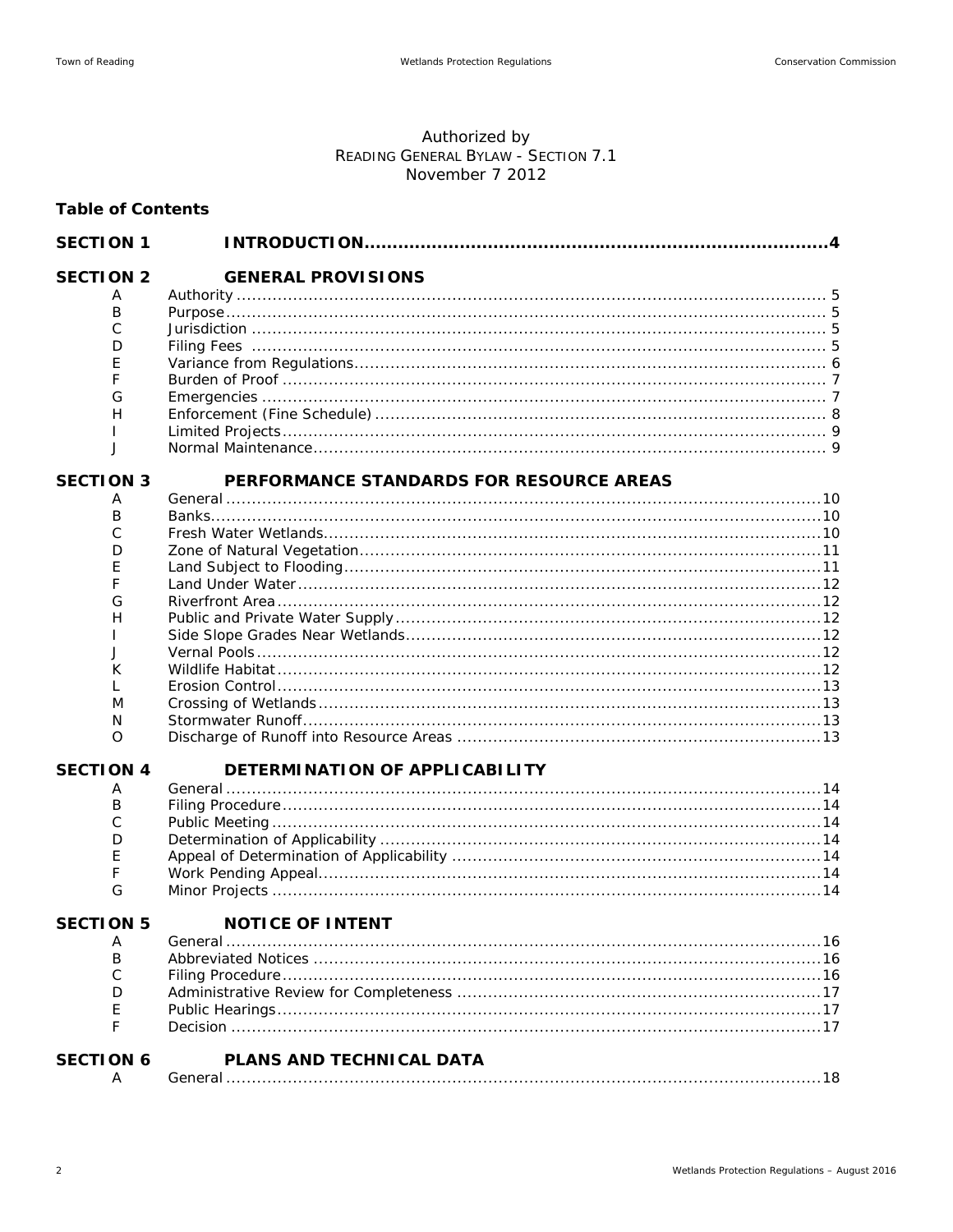| <b>SECTION 7</b>  | ORDER OF CONDITIONS and ORDER OF RESOURCE AREA DELINEATION |     |
|-------------------|------------------------------------------------------------|-----|
| A                 |                                                            |     |
| B                 |                                                            |     |
| С                 |                                                            |     |
| D                 |                                                            |     |
| F                 |                                                            |     |
|                   |                                                            |     |
| <b>SECTION 8</b>  | <b>CERTIFICATE OF COMPLIANCE</b>                           |     |
| A                 |                                                            |     |
| B                 |                                                            |     |
|                   |                                                            |     |
| D                 |                                                            |     |
| <b>SECTION 9</b>  |                                                            |     |
| <b>SECTION 10</b> |                                                            |     |
| <b>SECTION 11</b> |                                                            | .24 |
| <b>SECTION 12</b> |                                                            | 25  |
| <b>INDEX</b>      |                                                            | 26  |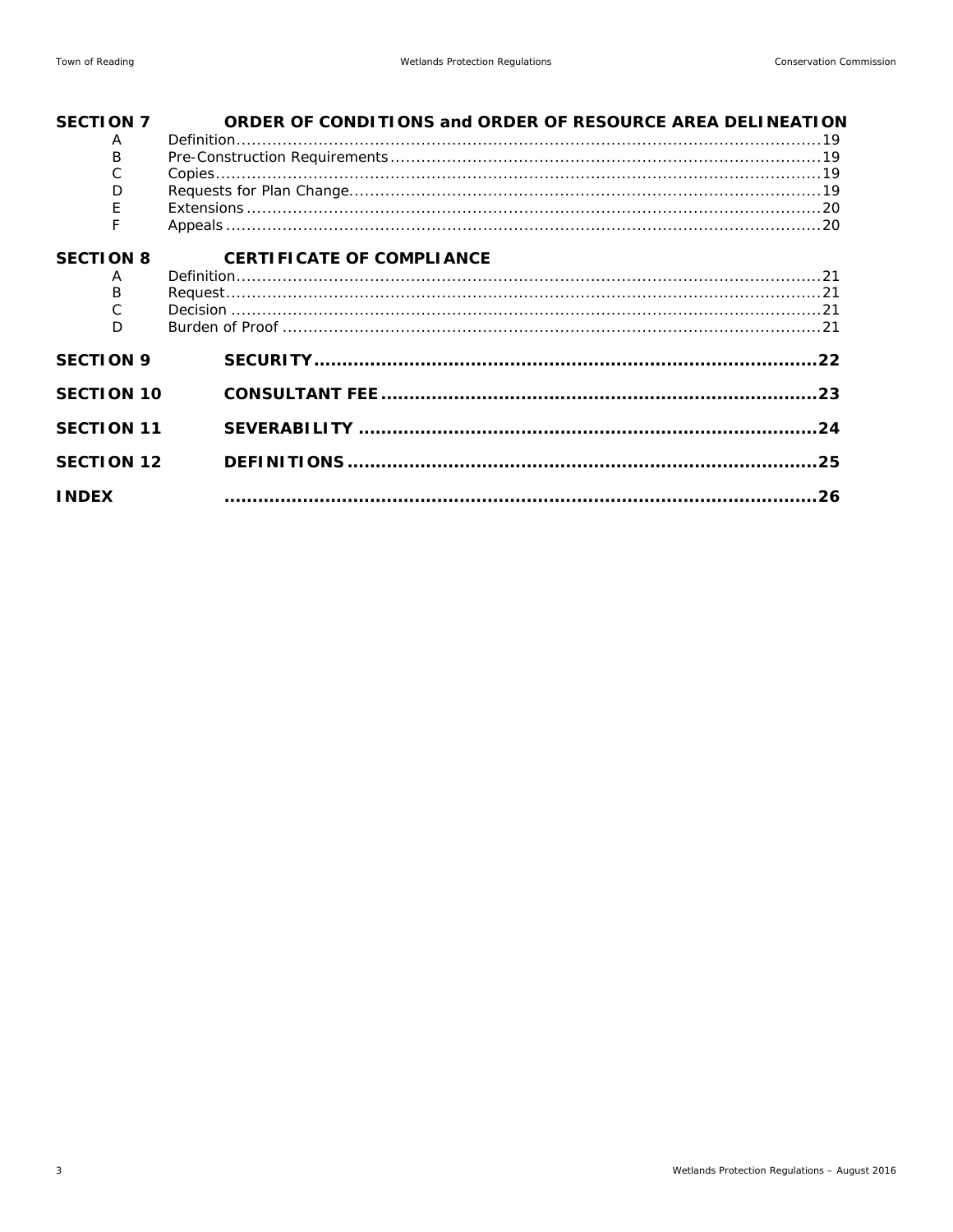#### SECTION 1 **INTRODUCTION**

The citizens of the Town of Reading, Massachusetts, through Town Meeting action, gave the Conservation Commission power to regulate and protect wetlands and floodplains by adding Section 7.1, Wetlands Protection, to the Reading General Bylaw. This Amendment to the Town Bylaw was approved by the Massachusetts Attorney General on February 29, 1980.

All filings made under the Wetlands Protection Act (Massachusetts General Laws, Chapter 131, Section 40) are also subject to the Town of Reading General Bylaw, Section 7.1 Some projects not subject to the Wetlands Protection Act may still be subject to Section 7.1.

From time to time and after a public hearing, the Commission amends the Reading Wetlands Protection Regulations. Amendments are intended to formalize actions that the Commission has taken to address recurrent issues, to clarify the language used in the regulations, and to maintain consistency with changes made by the Commonwealth of Massachusetts in the Wetlands Protection Act and its accompanying regulations, Title 310, Code of Massachusetts Regulations, Section 10.00. The amendments are based on the current body of experience and knowledge that the Commission has accumulated in implementing both the Act and the Wetlands Protection Regulations. The amendments are also based on new scientific and regulatory literature and workshops promulgated by the Massachusetts Association of Conservation Commissions and the Massachusetts Department of Environmental Protection. The amendments are intended to further clarify and streamline the regulatory process, to be more consistent with aspects of the State regulations, and to protect specific resources in Reading that are not well addressed in the statewide wetlands protection regulations.

Submission guidelines and forms are available through the office of the Conservation Commission at the Reading Town Hall. These guidelines are intended to maximize efficiency in project review, minimize post-application redesign, and minimize delay in the permitting process.

The Reading Conservation Commission recognizes that environmental review is a sitespecific process. The submission guidelines are therefore intended to be taken as guidelines in the broadest sense. The Commission intends that consultants have maximum flexibility in design and freedom to employ innovative techniques to minimize adverse environmental impacts. Pre-application conferences and site visits are strongly encouraged.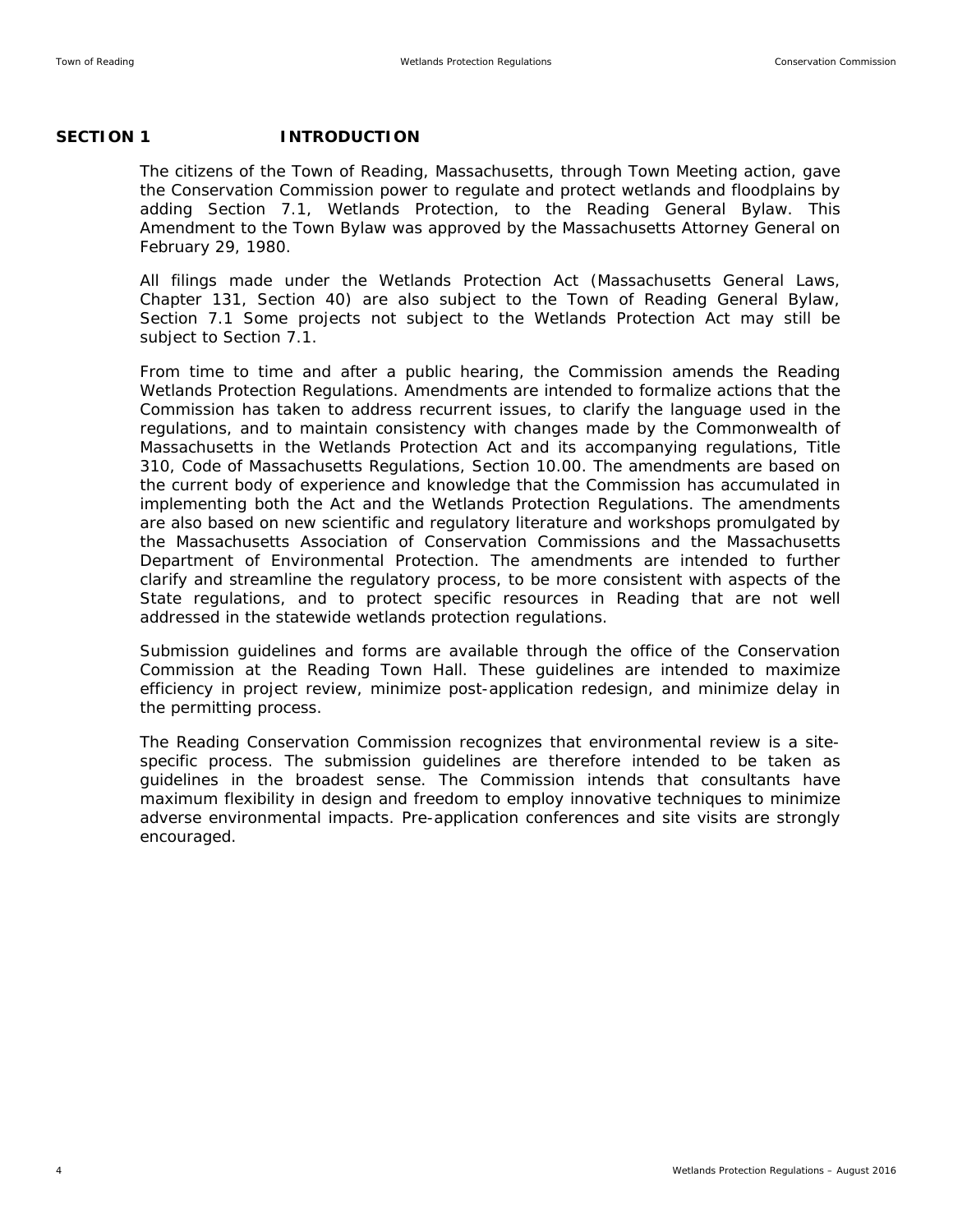#### **SECTION 2 GENERAL PROVISIONS**

#### **A Authority**

1 These Regulations are promulgated under the authority of the Home Rule Amendment of Article LXXXIX (89), of the amendments of the Constitution of Massachusetts, 1966 and Section 7.1 of the General Bylaw of the Town of Reading ("the Bylaw"), and shall be effective upon the fulfillment of all legal requirements.

#### **B Purpose**

1 These Regulations are promulgated to create uniformity of process and to clarify and define the provisions of the Town of Reading Wetlands Protection Bylaw.

#### **C Jurisdiction**

- 1 Areas Subject to Protection under the Bylaw (Resource Areas):
	- Consistent with 310 CMR 10.55(2)(c)1 and 2, any fresh water wetland including marsh, meadow, or bog, that supports a preponderance of hydrophytic vegetation; the substrate in the uppermost foot is predominantly undrained hydric soil and the substrate is saturated with water or covered by shallow water at some time during the growing season of each year; any creek, river, stream, pond (including vernal pool), or lake whether permanent or intermittent; any land under water bodies; any land subject to flooding; and any riverfront area.
- 2 Activities Subject to Regulation under the Bylaw:

Any activity proposed or undertaken within an area specified above which will remove, fill, dredge or alter that area is subject to regulation under the Bylaw and requires the filing of a Notice of Intent or an Abbreviated Notice of Intent.

3 Activities within the Buffer Zone:

Any activity proposed or undertaken within one hundred feet of all areas specified above except for land subject to flooding, (hereinafter called the Buffer Zone) which, in the judgment of the issuing authority, is likely to alter an area subject to protection under the Bylaw is subject to regulation and requires the filing of a Notice of Intent, or an Abbreviated Notice of Intent.

4 Activities outside the Buffer Zone:

Any activity proposed or undertaken outside the areas specified above and outside the Buffer Zone is not subject to regulation under this bylaw and does not require the filing of a Notice of intent or Abbreviated Notice of Intent unless that activity is more likely than unlikely to alter an area subject to protection under this bylaw. In the event that the Commission determines that such activity is more likely than unlikely to alter an area subject to protection under the Bylaw, it shall impose conditions on the activity or any portion thereof as it deems necessary to contribute to the protection of the interests identified in the Bylaw.

#### **D Filing Fees**

- 1 The local newspaper charges the applicant for publishing the legal notice of the public hearing or public meeting that is required by law for all Requests for Determination, Notices of Intent, Abbreviated Notices of Intent, Abbreviated Notices of Resource Area Delineation, and Amendments to Orders of Conditions.
- 2 Town projects are exempt from filing fees under these Regulations.
- 3 The filing fee for a Request for Determination of Applicability shall be \$ 75 for projects on single-family residential sites and \$ 100 for all other projects.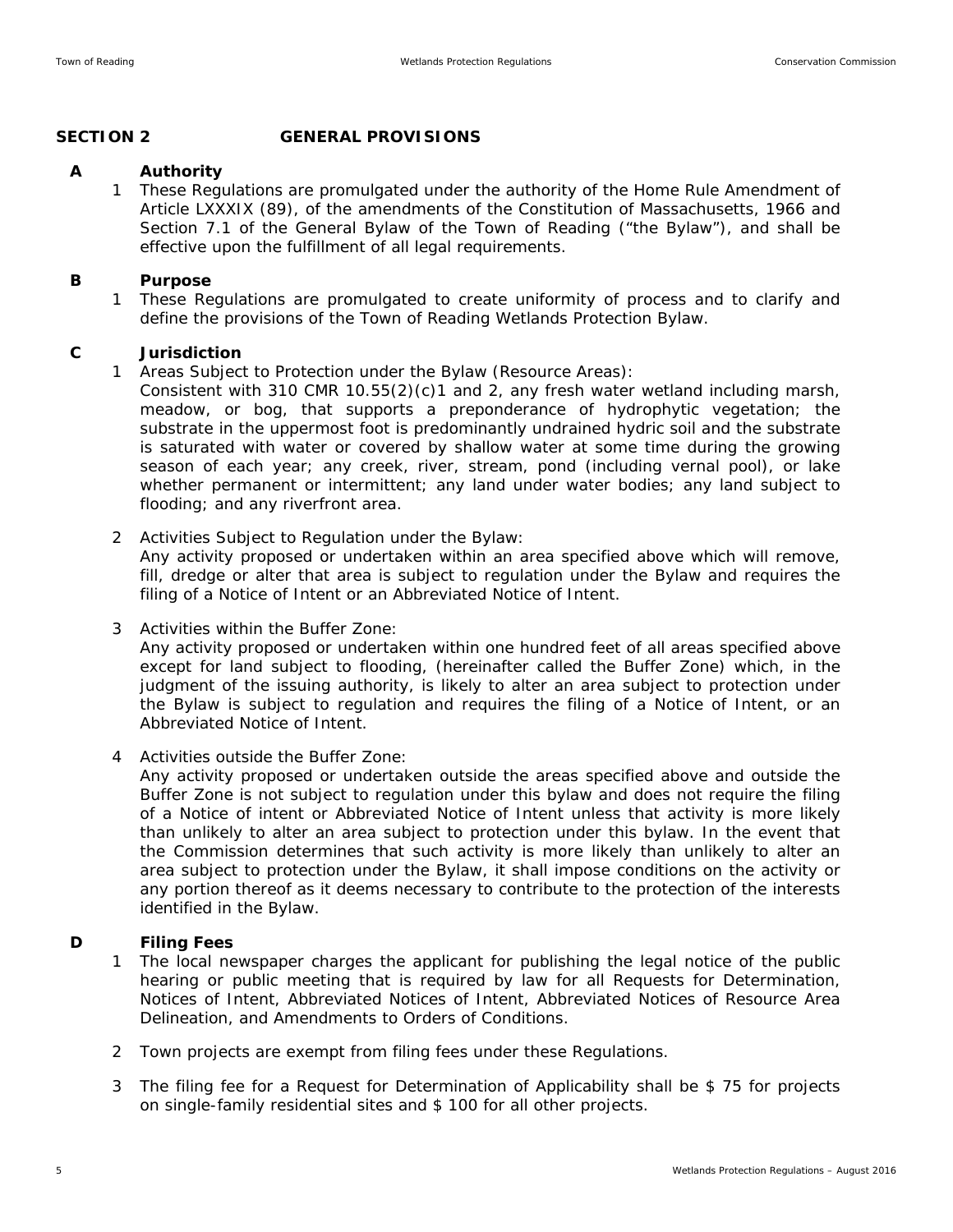- 4 Filing fees for Notices of Intent, Abbreviated Notices of Intent, and Abbreviated Notices of Resource Area Delineation shall be paid according to the Notice of Intent Filing Fee Schedule below. Filing fees must be submitted or the filing shall be deemed incomplete. Filing fees calculated from incorrect delineations of wetland resource areas shall be adjusted upon a determination of the correct delineation by the Commission. Where filing fees are listed for two different resource areas, and those two areas overlap on the site, only the higher of the two filing fees shall be paid. Although the Fee Schedule lists fees for alterations of specific resource areas, no such alteration shall be allowed that does not meet the performance standards in the Regulations or qualify for a variance from the performance standards.
- 5 The filing fee for a Request for an Extension Permit for an existing Order of Conditions shall be \$ 25 for projects on single-family residential sites and \$ 50 for all other projects.
- 6 The filing fee for a Minor Project permit under Section 4.G of these Regulations shall be \$ 50.00.
- 7 The filing fee for a Request to approve a plan change as insignificant under an existing Order of Conditions shall be \$ 25 for projects on single-family residential sites and \$ 50 for all other projects.
- 8 The filing fee for a Request to Amend an existing Order of Conditions shall be \$ 25 for projects on single-family residential sites and \$ 100 for all other projects.
- 9 The filing fee for a Certificate of Compliance or Partial Certificate of Compliance under and existing Order of Conditions shall be \$50 for project on single-family Residential sites and \$100 for all other projects.

#### **Notice of Intent Filing Fee Schedule**

- A For each addition to or accessory use activity associated with an existing single-family or multi-family residential dwelling, including but not limited to driveways, sheds, swimming pools, athletic courts, additions to existing houses, grading, and landscaping - \$ 125.
- B For each new single-family dwelling, including associated driveway, utilities, grading, landscaping, and drainage structures - \$ 600.
- C For each new multi-family dwelling \$ 600 for the first unit, plus \$ 125 per unit located in any Resource Area or Buffer Zone, plus all applicable fees listed in lines F through K.
- D For each subdivision roadway, or other roadway or driveway (other than for singlefamily dwelling), and all associated drainage structures, utilities, grading, curbing, landscaping, and other associated work exclusive of dwellings - \$ 1000, plus \$ 600 per house plus all applicable fees listed in lines F through K.
- E For each commercial, industrial, institutional, or other non-residential project \$ 1000, plus all applicable fees listed in lines F through K.
- F For boundary delineation for any Resource Area \$ 1.25 per linear foot of Resource Area boundary, up to a maximum of \$ 125 for a single-family lot and \$ 1250 for any other lot.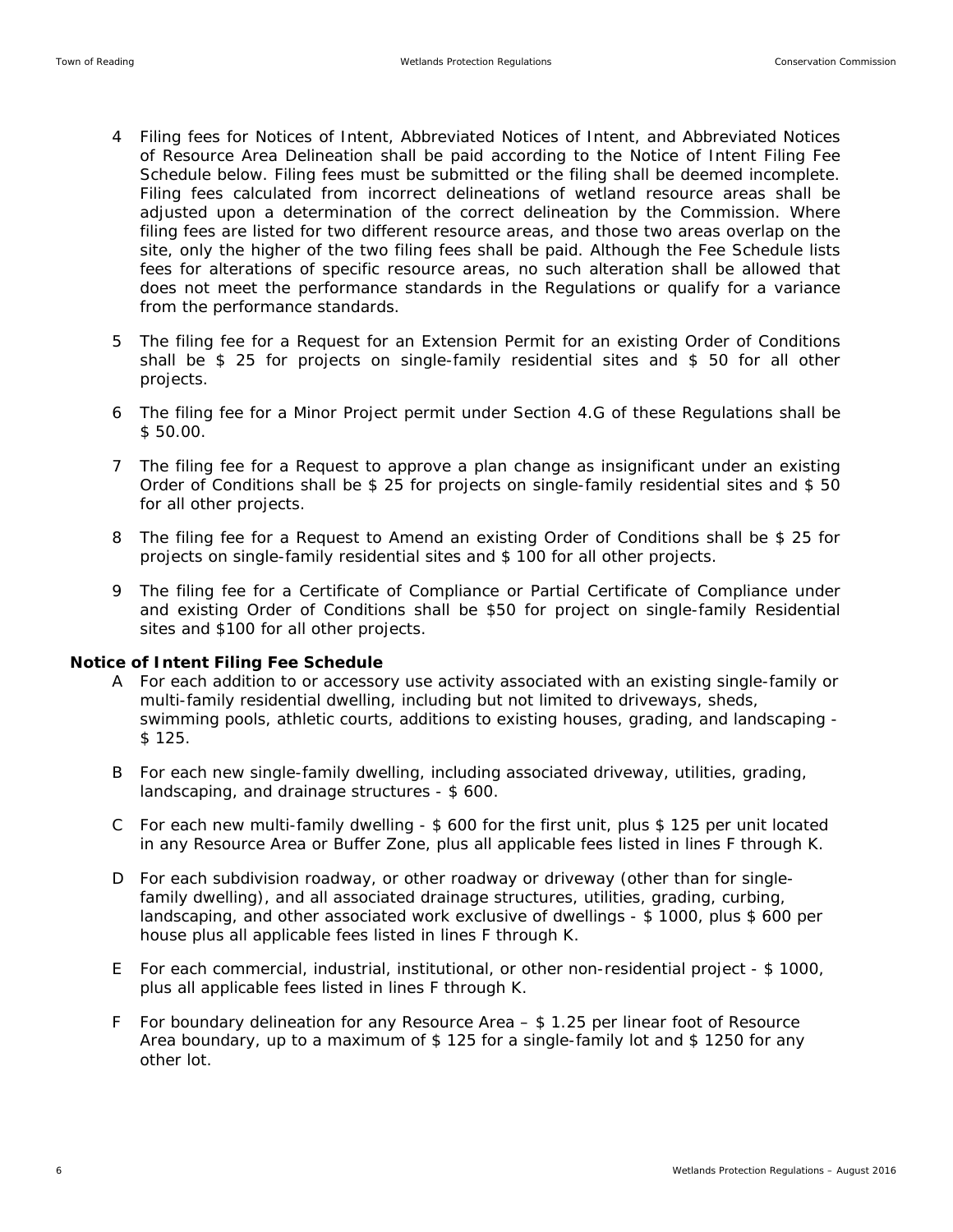- G For temporary and/or permanent alteration of land within the Buffer Zone \$ 1.25 per square foot of Buffer Zone altered for any temporary or permanent alteration within 25 feet of a Resource Area or any permanent structure within 35 feet of a Resource Area.
- H For work in Floodplain \$ 1.25 per square foot of Floodplain temporarily or permanently altered outside of any other Resource Area and Buffer Zone.
- I For Work in Vernal Pool habitat \$ 11 per square foot of Vernal Pool habitat temporarily or permanently altered.
- J For work in Freshwater Wetland, Wet Meadow, Bog, Swamp, Marsh, Creek, River, Stream, Pond, Lake, or Land Under water body \$ 11 per square foot of Resource Area temporarily or permanently altered
- K For work in Bank \$ 11 per linear foot of Bank temporarily or permanently altered.

#### **E Variance from Regulations**

- 1 The Conservation Commission may grant a variance from strict compliance with these regulations for a proposed activity when the Commission finds that:
	- a There are no reasonable conditions or alternatives that would allow the project to proceed in compliance with the performance standards in these Regulations; and
	- b Mitigating measures are proposed that will allow the project to be conditioned so as to have no adverse impact upon the wetland values set forth in Section 7.1 of the Reading General Bylaws; and
	- c The variance is necessary to accommodate an overriding community, regional, state, or national public interest. In the case of owner occupied single or two family residences, mitigation which improves the resource area quality may be considered to accommodate the public interest.
- 2 Any request for a variance shall be submitted to the Commission in writing as part of a Notice of Intent or a Request to Amend an Order of Conditions. The applicant shall submit an analysis of alternatives explored that would allow the project to proceed in compliance with these Regulations and an explanation of why each alternative is unreasonable. The applicant shall also submit a description of the mitigating measures to be used to prevent adverse impacts upon wetland values. The applicant shall also submit evidence that an overriding public interest is associated with the project that justifies the variance. After holding a public hearing on the Notice of Intent or Request to Amend an Order of Conditions, the Commission shall issue a written decision concerning the request for a variance as part of the Commission's decision on said Notice of Intent or Request to Amend an Order of Conditions.

#### **F Burden of Proof**

- 1 Any person who files a Request for Determination of Applicability, Notice of Intent or Abbreviated Notice of Intent to perform any work within an area subject to protection under the Bylaw, or within the Buffer Zone, has the burden of demonstrating to the Commission that:
	- a The area is not significant to any of the interests identified in the Bylaw; or
	- b The proposed work will contribute to the protection of the interests identified in the Bylaw by complying with the performance standards listed in these regulations.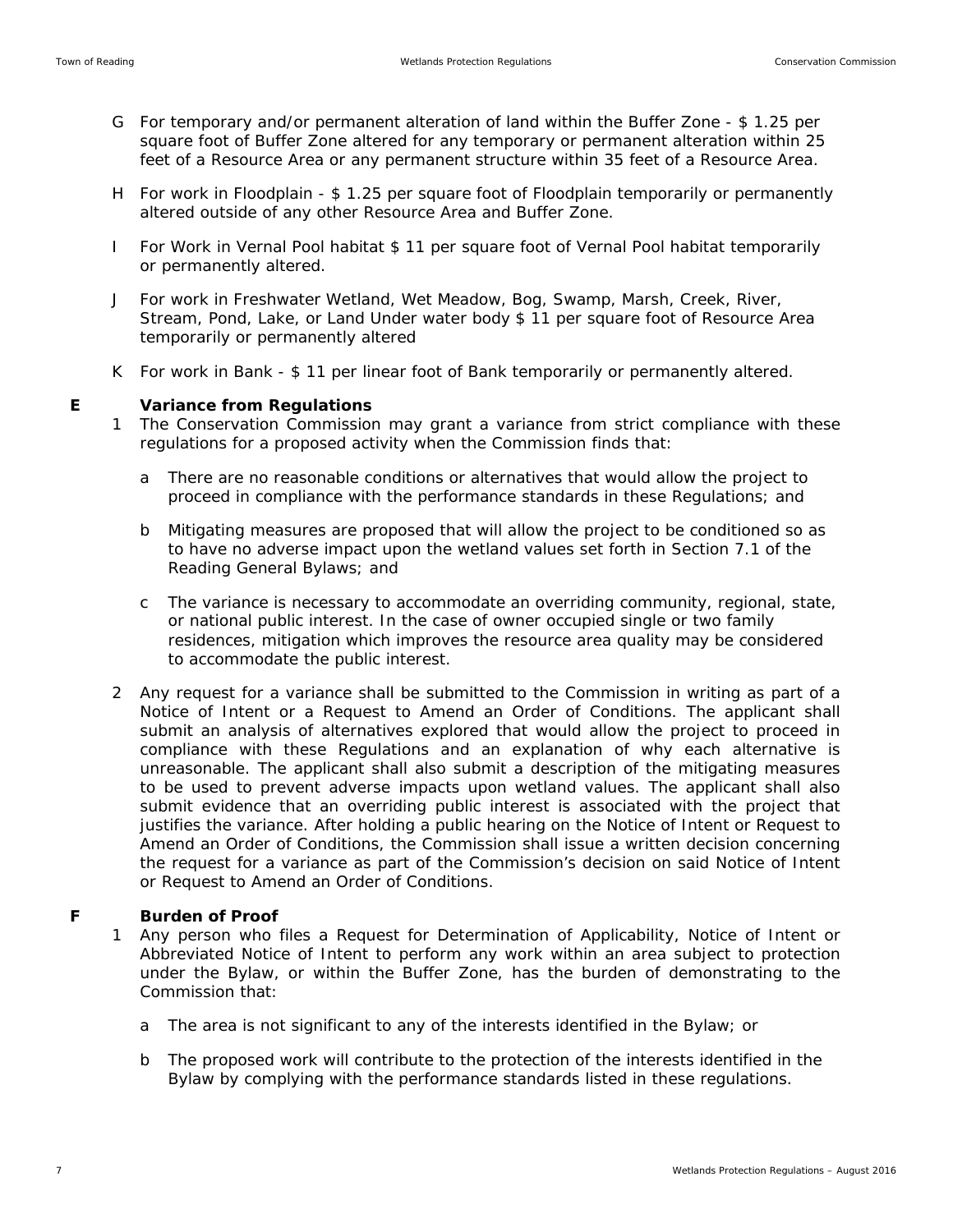#### **G Emergencies**

- 1 Any person requesting permission to do an emergency project shall specify why the project is necessary for the health or safety of the citizens of the Commonwealth and what agency of the Commonwealth or subdivision thereof, including the Town of Reading, is to perform the project or has ordered the project to be performed. If the project is certified to be an emergency by the Conservation Commission or its Administrator, the certification shall include a description of the work which is to be allowed and shall not include work beyond that necessary to abate the emergency. A site inspection shall be made prior to certification.
- 2 The time limitation for performance of emergency work shall not exceed 30 days unless written approval of the Commission is obtained. However, if the emergency work is for Immediate Response Actions approved by the Massachusetts Department of Environmental Protection, Bureau of Waste Site Cleanup, in accordance with the provisions of 310 CMR 40.0410, then the time limit shall not exceed 60 days unless written approval of the Commission is obtained.
- 3 The recipient of an emergency certificate may be required by the Administrator or a member of the Commission to meet with the Commission to explain the nature and extent of the work performed and its long-term impacts upon the interests protected by Section 7.1 of the Reading General Bylaws and these Regulations. The Commission may require that the recipient of the emergency certificate, the owner of the subject property, and/or the persons responsible for the emergency shall file a Notice of Intent documenting the impacts and setting forth a proposal for restoration, mitigation, and other actions to ameliorate the impacts.

#### **H Enforcement**

- 1 The Commission shall have the authority to enforce the Bylaw and these Regulations by means of violation notices, and/or enforcement orders, administrative orders, civil actions and/or criminal proceedings. The enforcing person shall mean any member of the Commission or its agent. In addition, pursuant to Reading General Bylaws Section 7.1: the provisions of said Bylaw and these Regulations may be enforced by noncriminal disposition (fines) in accordance with the provisions of Bylaw Section 7.1 and Massachusetts General Laws Chapter 40 Section 21D. For the purposes of such noncriminal disposition the term "enforcing person" shall mean any member of the Conservation Commission, the Conservation Administrator or his or her designee.
- 2 Any enforcing person taking cognizance of a violation of RGB Section 7.1 or these regulations may, as an alternative to initiating criminal proceedings, give the offender a written notice to appear before the clerk of the district court having jurisdiction thereof at any time during office hours, not later than twenty-one days after the date of such notice. Such notice shall be in triplicate and shall contain the name and address, if known, of the offender, the specific offense charged, and the time and place for his required appearance. Such notice shall be signed by the enforcing person and shall be signed by the offender whenever practicable in acknowledgement that such notice has been received.
- 3 The Town shall fix as penalty for such a violation a specific sum of money not exceeding three hundred dollars (\$ 300.00). The payment to said clerk of such sum shall operate as a final disposition of the case.
- 4 No person shall; remove, fill, dredge or alter any area subject to protection under the provisions of the Bylaw without the required authorization; or cause, suffer or allow such activity; or leave in place unauthorized fill; or otherwise fail to restore illegally altered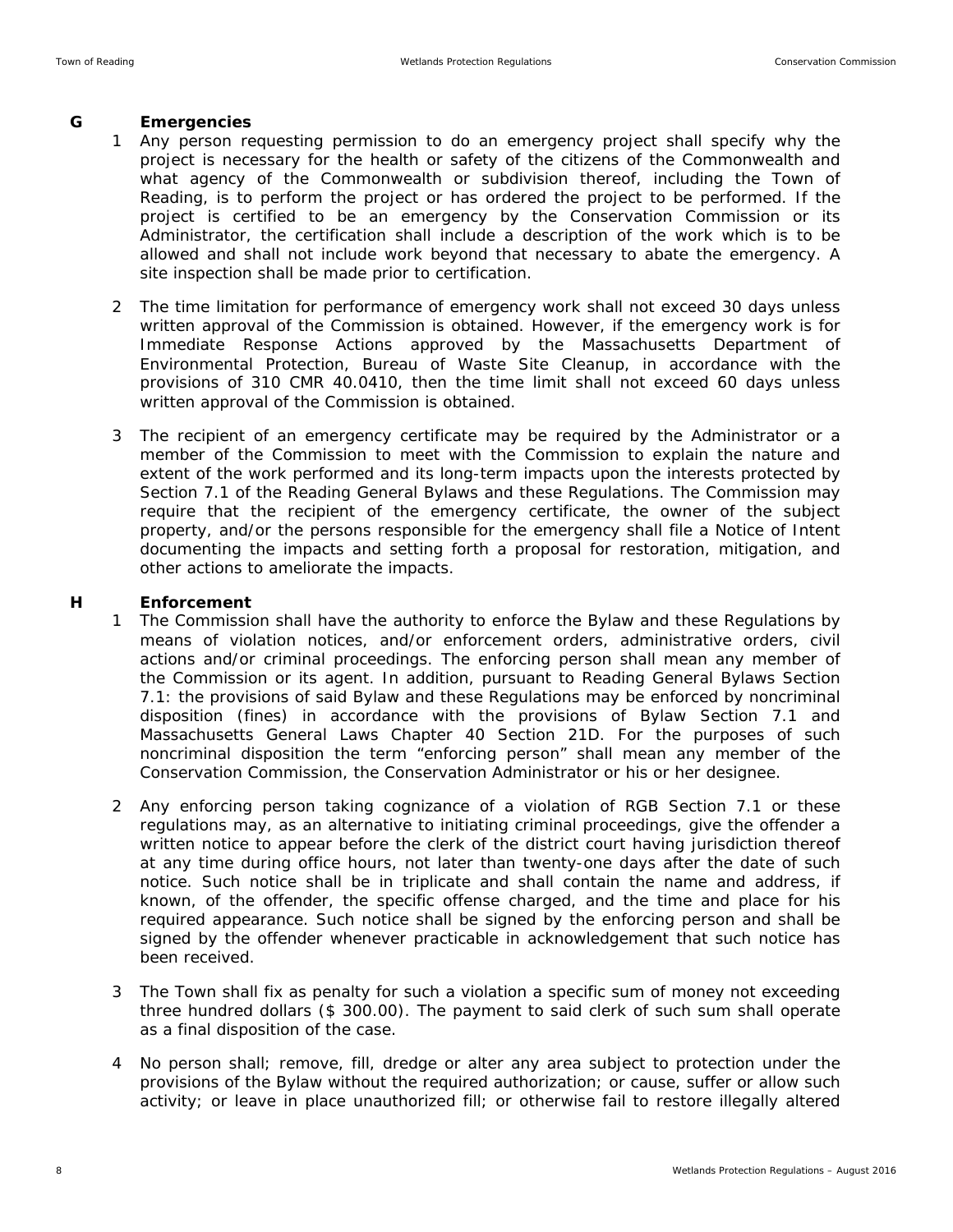land to its original condition; or fail to comply with an enforcement order issued pursuant to the provisions of this bylaw.

- 5 Each day a violation continues shall constitute a separate offense, except that any person who fails to remove unauthorized fill or otherwise fails to restore illegally altered land to its original condition after giving written notification of said violation to the Conservation Commission shall not be subject to additional penalties under the Bylaw unless said person thereafter fails to comply with an enforcement order or order of conditions
- 6 Any person who violates any provision of said Bylaw or of these Regulations or of any condition of an order or a permit issued pursuant hereto, or who allows such violation to occur on his or her property, may be ordered to restore the property to its original condition and take other actions deemed necessary to remedy such violations, and shall, at the discretion of the enforcing person, be punished by a fine of not more than \$ 300 for each offense. Notwithstanding the preceding sentence, failure to pay said fine within twenty-one (21) calendar days may result in criminal prosecution.
- 7 Citations issued by the enforcing person shall subsequently be presented to the Conservation Commission for its review. If the Commission does not take action at that time, it shall be deemed to approve of the issuance of such citation. Upon review, the Commission may, at its discretion, withdraw the citation. Notwithstanding said review, during the review the violator shall remain subject to all other provisions of this section.
- 8 The Town shall be the beneficiary of all fines imposed on account of the violation of said Bylaw or these Regulations, in order to help defray the expense of enforcing the same.
- 9 Upon request of the Commission, the Board of Selectmen and Town Counsel shall take such legal action as may be necessary to enforce said Bylaw and these Regulations.
- 10 Fine Schedule:
	- a Failure to file a Notice of Intent or Request for Determination of Applicability and to receive a valid Order of Conditions or Determination of Applicability prior to activity: \$ 300.00
	- b Failure to promptly comply with an Enforcement Order:
		- \$ 300.00
	- c Failure to record Order of Conditions at the Registry of Deeds prior to activity: \$ 25.00
	- d Failure to notify the Commission prior to activity where a Condition of an Order of Conditions or a Request for Determination or a Minor Project permit requires such notice: \$ 25.00
	- e Failure to install and/or properly maintain erosion controls (per project):

| First offense:                             | WARNING  |
|--------------------------------------------|----------|
| Second offense:                            | \$25.00  |
| Third offense and each offense thereafter: | \$100.00 |

- f Failure to comply with any Condition of an Order of Conditions or Determination of Applicability or Minor Project permit \$ 25.00
- g Failure to apply for a Certificate of Compliance in a timely manner: First offense: WARNING Second offense:  $$50.00$
- h Conducting an activity subject to the Bylaw and Regulations after the expiration of a valid Order of Conditions or Determination of Applicability: \$ 50.00

(Separate fines may be assessed for each violation and for each day of violation.)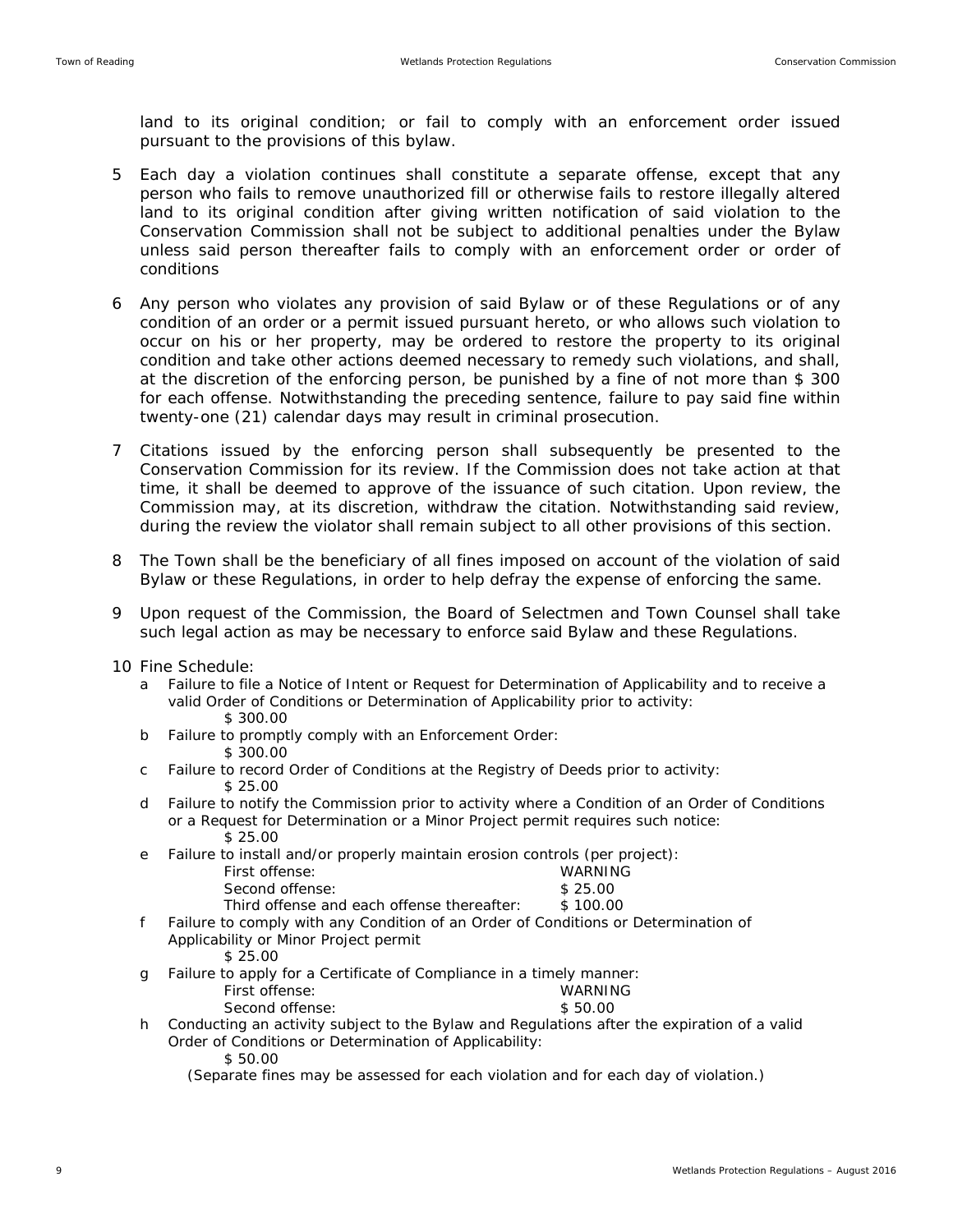#### **I Limited Projects**

1 If a project is considered limited as specified in 310 CMR 10.53(3) an Order of Conditions can be issued under the Reading Wetland Regulations notwithstanding the provisions of the Reading Wetland Protection Regulations if all conditions specified in 310 CMR 10.53(3) are satisfied.

#### **J Normal Maintenance**

1 Maintenance of existing developed or landscaped yards or structures within the buffer zone that does not result in any net loss of native vegetation or permanently alter the soil surface (other than for planting of vegetation) is exempt from filing under the Reading Wetland Regulations. Examples include but are not limited to: trimming of branches and shrubs, pruning (but not removing) trees, and removal of invasive species. If ornamental shrubs located within 25 feet of a Resource Area are removed, they must be replaced by a similar shrub.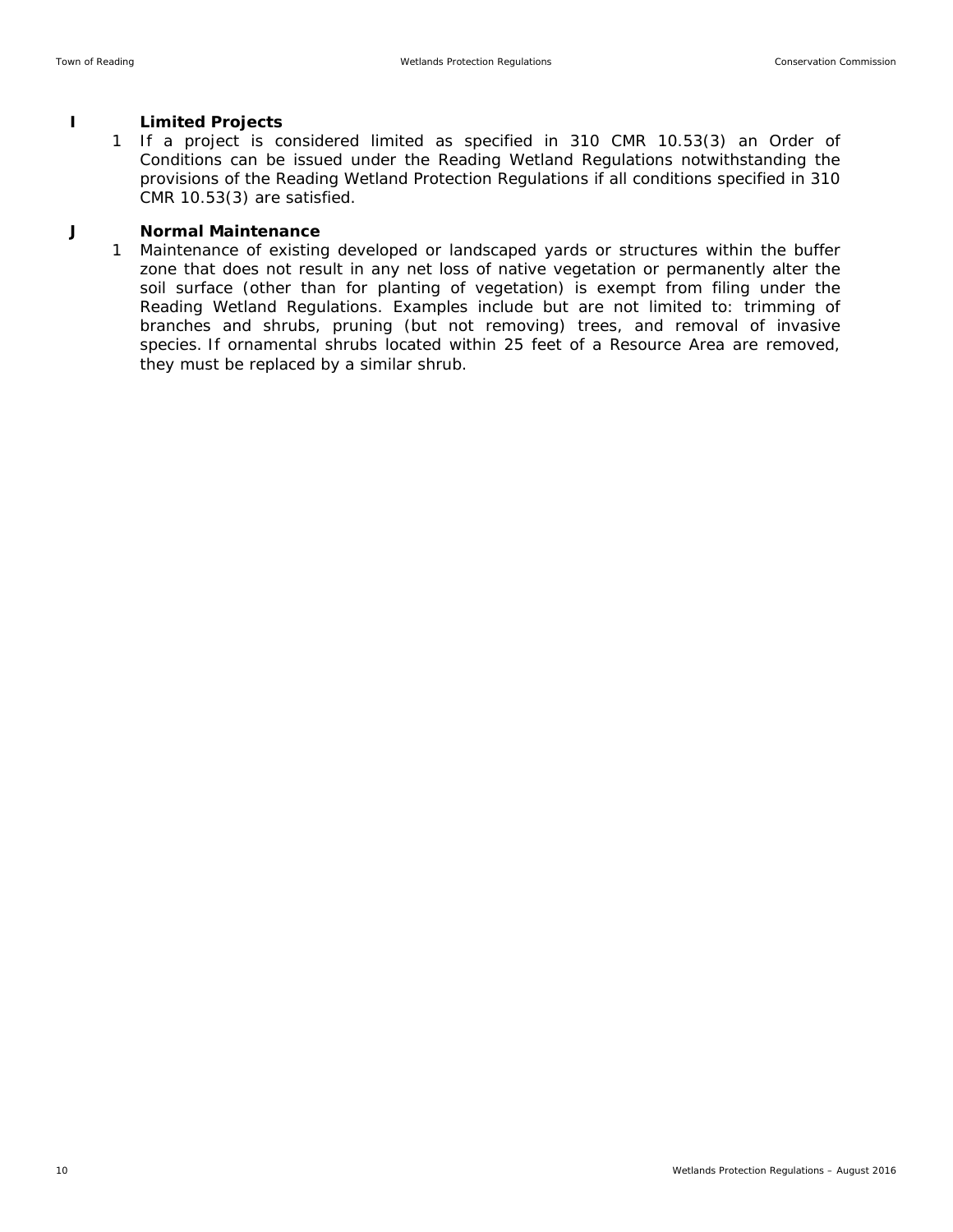#### **SECTION 3 PERFORMANCE STANDARDS FOR RESOURCE AREAS**

#### **A General**

1 The following section is intended to notify applicants proposing work that may alter areas subject to protection under the Bylaw of what performance standards should be applied, and to identify the level of protection needed to protect the interests identified in the Bylaw.

#### **B Banks**

- 1 Proposed work that may alter a bank shall not adversely affect the following:
	- a The stability of the bank;
	- b The capacity of the channel to convey water;
	- c Ground water and surface water quality;
	- d The capacity of the bank to provide important fisheries, wildlife habitat, food, shelter, migratory, breeding, and overwintering areas; or
	- e The function of the bank to recharge or discharge groundwater.

#### **C Fresh Water Wetlands**

- 1 Because of the history, geography, geology and hydrology of Reading some wetlands may not qualify for state protection under 310 CMR 10.55 due to being isolated or disconnected from water bodies. These will be protected under the local By-Law provided that: (1.) they are 500 or more square feet in area, and (2.) they meet all of the other criteria of 310 CMR 10.55 with the exception of connection to water bodies.
- 2 It is the Commission's policy that there shall be no net loss of fresh water wetlands, including marshes, wet meadows, bogs, and swamps.
- 3 Any proposed work that may alter a fresh water wetland shall not destroy or otherwise impair any portion of the area. However, the Commission may issue an Order of Conditions permitting work that results in the alteration of less than 5000 square feet of fresh water wetland, provided the following requirements are met:
	- a There is no reasonable alternative to a proposed crossing, utility easement, or roadway drainage structure;
	- b All design mitigations, including the utilization of structures such as headwalls, have been utilized to minimize the alteration of wetlands;
	- c A revegetation plan addressing issues of interspersion and diversity of vegetation has been submitted, describing the construction and the amount of recreated fresh water wetland necessary to compensate for that portion that is proposed to be destroyed;
	- d The replacement fresh water wetland area must adequately replicate the wetland functions to be lost, and shall be at a 2:1 ratio to the area lost. The replacement freshwater wetland shall have an unrestricted hydraulic connection to the same fresh water wetland, waterbody, or waterway associated with the lost area;
	- e The replacement area shall be located in the same general area of the fresh water wetland, water body, or reach of the waterway as the lost area;
	- f All surface vegetation and contours of the replacement area shall be substantially restored within two growing seasons; and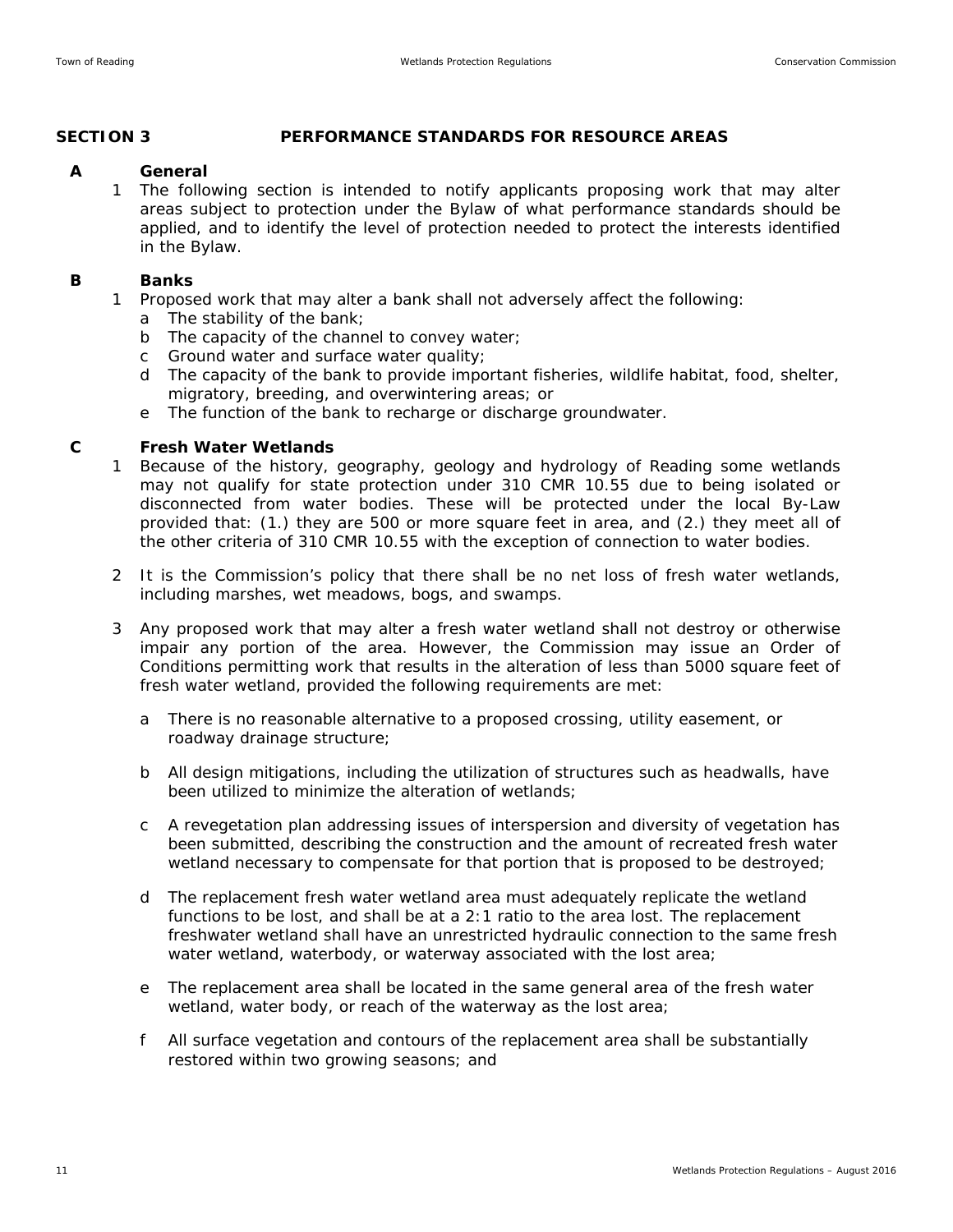- g Excavation and soil preparation: Timing of any preparation of any replacement area shall be specified in the Order of Conditions.
- 4 Supporting biological data for fresh water wetland delineation shall be considered valid for a period of three years from the date of the issuance of an Order of Conditions or a Determination of Applicability.

#### **D Zone of Natural Vegetation**

- 1 Bordering any wetland, the Commission may require a Zone of Natural Vegetation (ZNV) of sufficient width and vegetative community type to assure that silt, soil, fertilizer in solution, organic chemicals, herbicides, organic manures, oils or petroleum products which may be carried by surface run-off shall not reach that wetland, but instead will be trapped by the natural mulch, soil and roots; and that light levels and temperature shall be moderated; and that dispersal of seeds of exotic or otherwise disruptive plant species, such as phragmites reed and purple loosestrife (Lythrum salicaria) shall be avoided; and that other alterations shall be avoided or mitigated within the wetland.
- 2 Under most conditions, a zone width of a minimum of twenty-five feet would be considered sufficient to accomplish this purpose. A wider ZNV may be required, depending on specific site conditions, such as grades, soil permeability or other impact potential.
- 3 Excavations for proposed structures extend beyond the finished limits of the structures. The extent of excavation varies depending on: the nature of the structure; the soil; depth of excavation; type of equipment used; construction techniques; slope; incidence of precipitation; groundwater flow; soil saturation and freeze/thaw cycles; existing vegetative cover; or other ground cover. An area of curtilage is developed around structures as a result of access for finish work, maintenance, foot traffic, and machine travel such as lawnmowers; and to provide a clear area for security; and to prevent moisture damage and physical damage from shading and plant structures such as tree limbs.
- 4 To protect the integrity of the Zone of Natural Vegetation, including the associated root system and canopy, no new foundations, including footings, frost walls or other inground structures, shall be permitted within ten feet of the ZNV. Depending on special site conditions, a greater distance may be required. Associated structures, including but not limited to the following: cantilevered structures, bay windows, eaves, and, garrisons, or other overhangs, may protrude to no closer than seven feet from the ZNV.
- 5 Notwithstanding the standards of the preceding paragraph, the Commission may grant a reduced setback distance of structures from the ZNV as a consideration of specific site conditions, such as limited vegetative cover or an existing developed condition, and provided that a permanent physical delineation, such as a solid hedge or an appropriate permanent fence or wall, of sufficient height, shall be provided and shall be maintained between the structure and the ZNV.
- 6 Permanent markers shall be installed and maintained in convenient locations along the limits of the ZNV, such as at any corners or along a radius, no more than fifty feet apart. Markers may be stone or concrete bounds, metal pipes or rods, trees, shrubs or other structures as approved.

#### **E Land Subject to Flooding**

1 Proposed work that may alter land subject to flooding shall not adversely affect the interests protected under the Bylaw, including the flood control capacity of said area.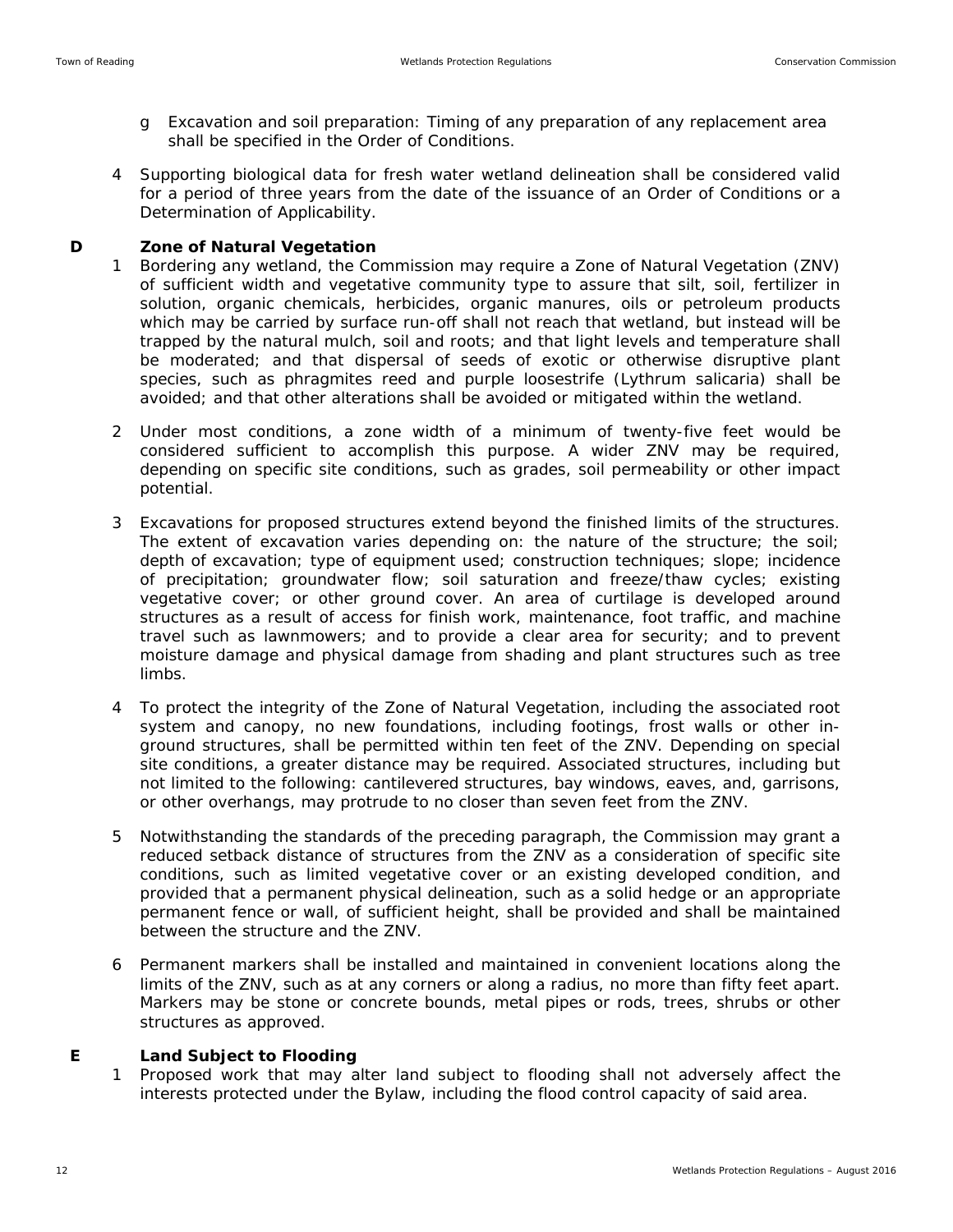- 2 Additional alterations beyond the above threshold, or altering vernal pool habitat, may be permitted if they will have no adverse effects on important wildlife habitat, food, shelter, migratory, breeding or overwintering areas.
- 3 Construction of the compensatory storage area shall be completed prior to any alteration of the existing storage area.
- 4 Compensatory storage shall be provided for all flood storage volume that will be lost as the result of a proposed project within land subject to flooding, when in the judgment of the issuing authority said loss will cause an increase or will contribute incrementally to an increase in the horizontal extent and level of flood waters during peak flows. Compensatory storage shall mean a volume not previously used for flood storage and shall be incrementally equal to the theoretical volume of flood water at each elevation, up to and including the 100-year flood elevation, which would be displaced by the proposed project. Such compensatory volume shall have an unrestricted hydraulic connection to the same waterway or water body. Further, with respect to waterways, such compensatory volume shall be provided within the same reach of the river, stream, or creek.
- 5 Work within land subject to flooding, including that work required to provide the abovespecified compensatory storage, shall not restrict flows so as to cause an increase in flood stage or velocity.
- 6 Work in those portions of land subject to flooding found to be significant to the protection of wildlife habitat shall not impair its capacity to provide important wildlife habitat functions. Except for work that would adversely affect vernal pool habitat, a project or projects on a single lot, for which Notice(s) of Intent is filed on or after November 1, 1987, that (cumulatively) alter(s) up to 10% or 5,000 square feet (whichever is less) of land in this resource area found to be significant to the protection of wildlife habitat, shall not be deemed to impair its capacity to provide important wildlife habitat functions. Additional alterations beyond the above threshold, or altering vernal pool habitat, may be permitted if they will have no adverse effect on wildlife habitat, as determined by procedures contained in 310 CMR l0.60

#### **F Land Under Water**

- 1 Proposed work that may alter land under water shall not adversely affect the following:
	- a Water storage or carrying capacity of the waterbody, or of the land under the waterbody;
	- b Groundwater or surface water quality;
	- c The ability to provide important fisheries and wildlife habitat, food, shelter, migratory, breeding, and overwintering areas.

#### **G Riverfront Area**

1 Riverfront area shall be defined as in Massachusetts General Laws, Chapter 131, Section 40 and 310 CMR 10.00, as amended, except that all land within 200 feet of any stream or river that is also deemed to be a manmade canal in Reading shall be defined and protected as Riverfront Area. Proposed work in riverfront areas, including work within 200 feet of any perennial stream, river, or manmade canal, shall conform to the performance standards of 310 CMR 10.58, as amended.

#### **H Public and Private Water Supply**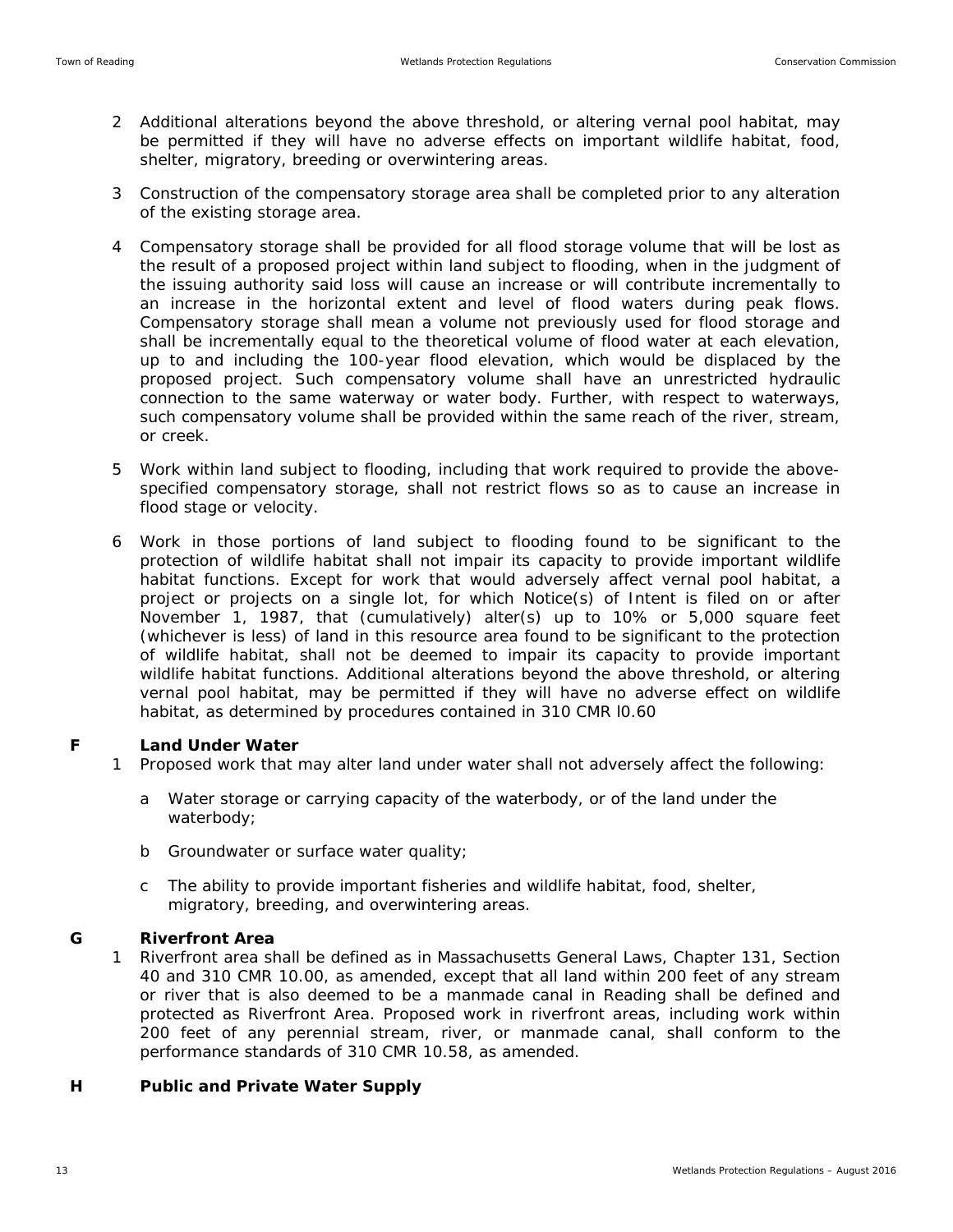1 Projects proposed in areas significant to public or private water supply shall be required to demonstrate that there will be no adverse impact on the water resources. Projects proposed for the Aquifer Protection District shall comply with the provisions of the Aquifer Protection Bylaw, Section 4.8 of the Reading Zoning Bylaws.

#### **I Side Slope Grades Near Wetlands**

1 Side slopes within 100 feet of a wetland shall have a finished grade according to the following:

- a No steeper than a 3:1 (horizontal: vertical) slope for grassed and mulched slopes;
- b Any slope steeper than 3:1 (horizontal:vertical) must be an engineered design with a stamped plan.

#### **J Vernal Pools**

1 The Town of Reading accepts and adopts the current (effective Jan 1, 2012) requirements, definitions, performance standards, and regulatory restrictions for vernal pools as specified pursuant to 310 CMR 10.00 and the Massachusetts Division of Fisheries and Wildlife Natural Heritage and Endangered Species Program criteria at 321 CMR 10.00. All Vernal Pools currently listed as certified by Natural Heritage and those that meet the criteria as so defined are protected by the Reading local regulations.

#### **K Wildlife Habitat**

1 The Town of Reading accepts and adopts the current (effective Jan 1, 2012) requirements, definitions, performance standards, and regulatory restrictions for wildlife habitat as specified in the Massachusetts Wetland Regulations 310 CMR 10.00 for jurisdictional wetlands under these Town of Reading Wetland Protection Regulations.

#### **L Erosion Control**

1 Disturbed soils areas near and within wetland resource areas shall be stabilized and protected from the erosive forces of wind and water. Erosion and sedimentation control devices shall be kept in functional condition until the soils are stabilized by vegetation and until removal of the devices is authorized by the Commission or its administrator.

#### **M Crossing of Wetlands**

1 In addition to the provisions of Section C, proposed crossings of wetland areas shall include the following: retaining walls, embankments, or other structures shall be required, to minimize wetland alteration.

#### **N Stormwater Runoff**

1 There shall be no significant change in runoff characteristics to any resource area. Any change in stormwater runoff characteristics, which may result in increased flooding off the site or degradation of water quality, must be mitigated by on-site controls. Such controls may include, but are not limited to, storm water detention facilities and stormwater retention facilities which do not alter existing wetlands.

#### **O Discharge of Runoff into Resource Areas**

1 All discharges must be appropriately treated to mitigate for turbidity, sedimentation, erosion, nutrients, water volume and rate, temperature, oil and grease, and other toxic substances. There shall be no unmitigated point source discharges directly into any resource areas or into their zones of natural vegetation (see Section D).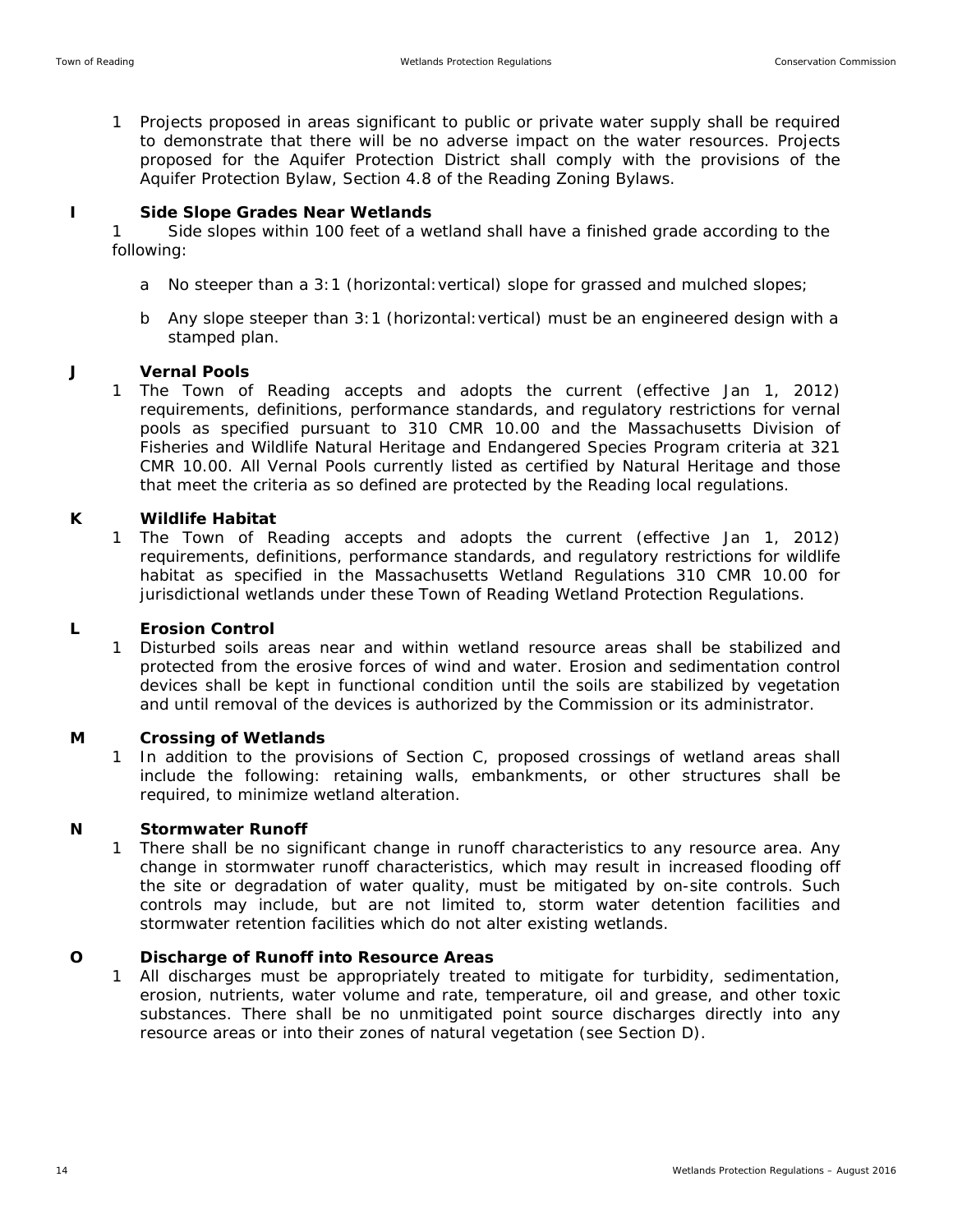#### **SECTION 4 DETERMINATION OF APPLICABILITY**

#### **A General**

1 Any person who proposes to perform work within the Buffer Zone, or who desires a ruling as to whether or not the Bylaw applies to an area, or work to be performed on an area, shall submit to the Conservation Commission by certified mail or hand delivery a Request for Determination of Applicability. Any meeting held under the Bylaw shall be held simultaneously under the Wetlands Protection Act, M.G.L. Ch. 131, s.40, as it applies.

#### **B Filing Procedure**

- 1 The applicant shall obtain a certified abutters list, available from the Reading Assessors Office. The applicant shall submit stamped or properly metered (no date), legal-sized envelopes addressed with the names of all abutters, the applicants, their representatives, and all owners.
- 2 The applicant shall submit an original and eleven copies of the Request for Determination and of all supporting materials.
- 3 The applicant shall provide proof of payment for the required legal notice(s) prior to the public meeting.

#### **C Public Meeting**

1 The Commission shall hold a public meeting within twenty-one days of the submittal of a complete Request for Determination or by a later date agreed upon by the applicant. The Commission may continue the public meeting beyond the 21 days, with the consent of the applicant.

#### **D** Determination of Applicability

1 The Commission shall close the public meeting and issue its Determination within twenty-one days of the submittal of a complete Request for Determination, or by a later date agreed upon by the applicant.

#### **E Appeal of Determination of Applicability**

1 Any person may appeal a Determination to Superior Court according to the provisions of the Massachusetts General Laws, Chapter 249, Section 4

#### **F Work Pending Appeal**

- 1 Upon the issuance of a Positive Determination, work may not proceed until a judicial determination has been made by a court of competent legal jurisdiction that the proposed work is not subject to the bylaw or until a Notice of Intent has been filed and an Order of Conditions has been received by the applicant.
- 2 Upon the issuance of a Negative Determination, work may not proceed for the appeal period except at the applicant's risk.

#### **G Minor Projects**

1 Some projects are simple, routine, and involve very little activity or alteration within the Buffer Zone, and no significant potential adverse impact on a resource area. For such projects, it would be unreasonable to interpret this section to require a full Determination of Applicability. To avoid unnecessary regulation and its allied costs to the property owner, we establish a set of minor projects. These require the written approval of the Conservation Administrator or other agent duly appointed by the Commission. If a project is denied by the Administrator or other agent the decision may be appealed to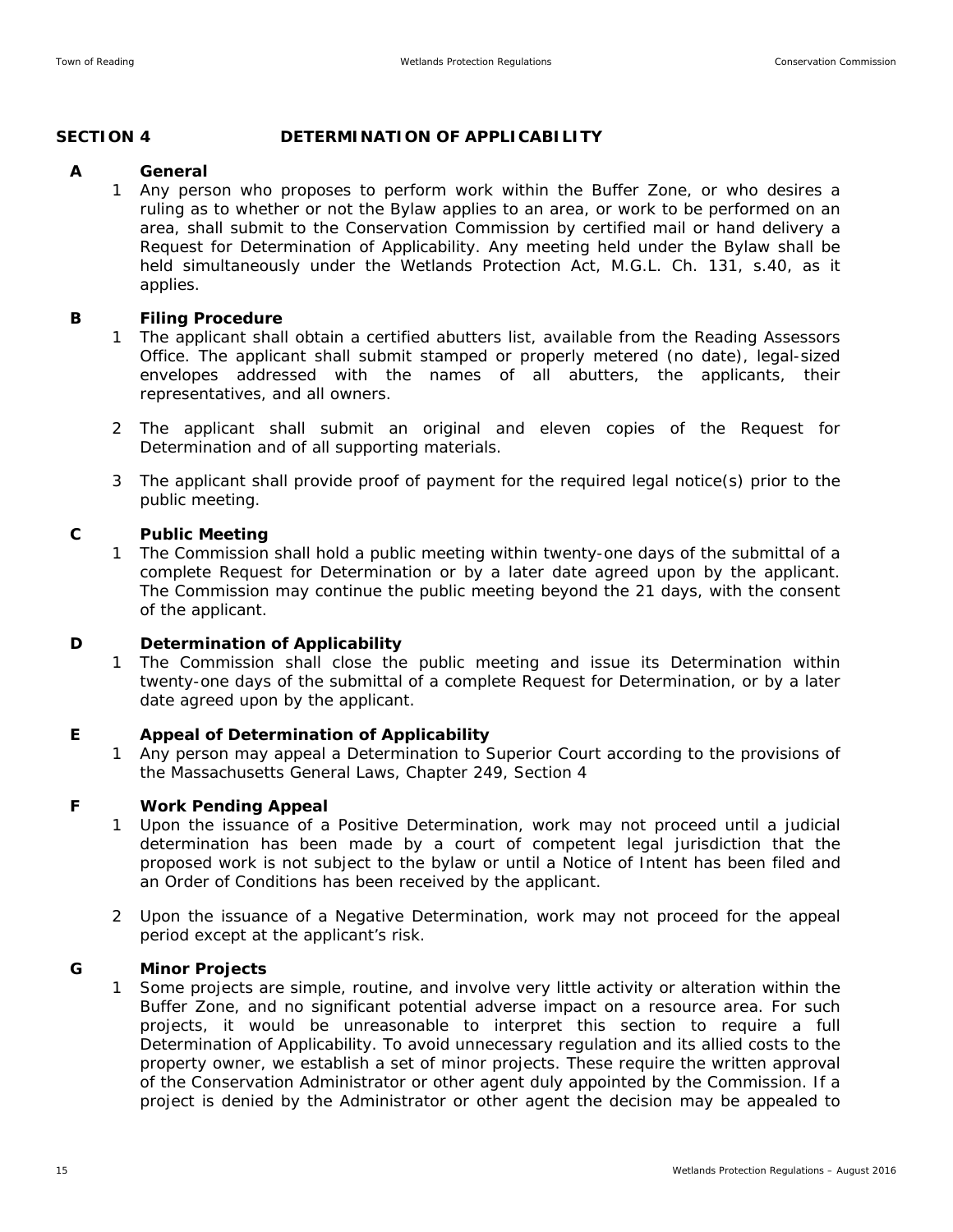the Commission. Once approved unless contested, the project is merely reported to the Commission. The following minor projects, subject to the following conditions, shall require only the written approval of the Conservation Administrator or other agent duly appointed by the Commission.

- 2 Conditions
	- a The limit of the resource area must be clearly evident to the Conservation Administrator.
	- b A complete written description of all of the work and protective or mitigative measures, and an accurate sketch or plan must be submitted to the Conservation Administrator.
	- c All conditions prescribed by the Administrator must be met.
	- d The Administrator shall provide a copy of the proposal and any conditions to the Commission at its next regular meeting.
	- e If the Administrator grants approval, the proponent may proceed with the project at his/her own risk pending a review by the Commission; any person may file a formal Request for Determination pursuant to the preceding Section 4.A., and the Commission's Determination shall supersede the Administrator's decision.
- 3 Minor Projects checklist Projects which have met Minor Project status are listed on the Minor Projects Checklist available from the Conservation Office in Town Hall.
- 4 Minor Projects include:
	- a Installation of unpaved pedestrian walkways for private use;
	- b Installation of fencing or free-standing stone walls, provided that they will not constitute a barrier to wildlife movement;
	- c Pruning of trees and shrubs located more than 50 feet from a wetland resource area, and pruning of existing landscaped areas regardless of distance to wetlands;
	- d Planting of species of trees, shrubs, or groundcover native to Massachusetts, but excluding planting of turf lawns where turf lawns do not presently exist;
	- e Conversion of existing lawns to uses accessory to existing single family houses, provided that the activity is located more than 50 feet from wetland resource areas, such as: open slotted decks without roofs; above-ground pools; freestanding (no foundation) sheds under 15 feet by 15 feet; steps under 100 square feet; patios under 100 square feet; porches under 100 square feet on existing foundations or on concrete footings;. The conversion of such accessory uses to lawn is also allowed.
- 5 Conversion of impervious surfaces to vegetated areas in the Buffer Zone;
- 6 Activities that are temporary in nature, have negligible impacts, necessary for planning and design purposes, and are located 35 feet from the resource area (e.g., installation of monitoring wells, exploratory borings, sediment sampling, and surveying).
- 7 Buffer Zone projects that are not permitted by this procedure include but are not limited to the following work (note: no work in a resource area can be permitted by this procedure):
	- a New or increased foundations;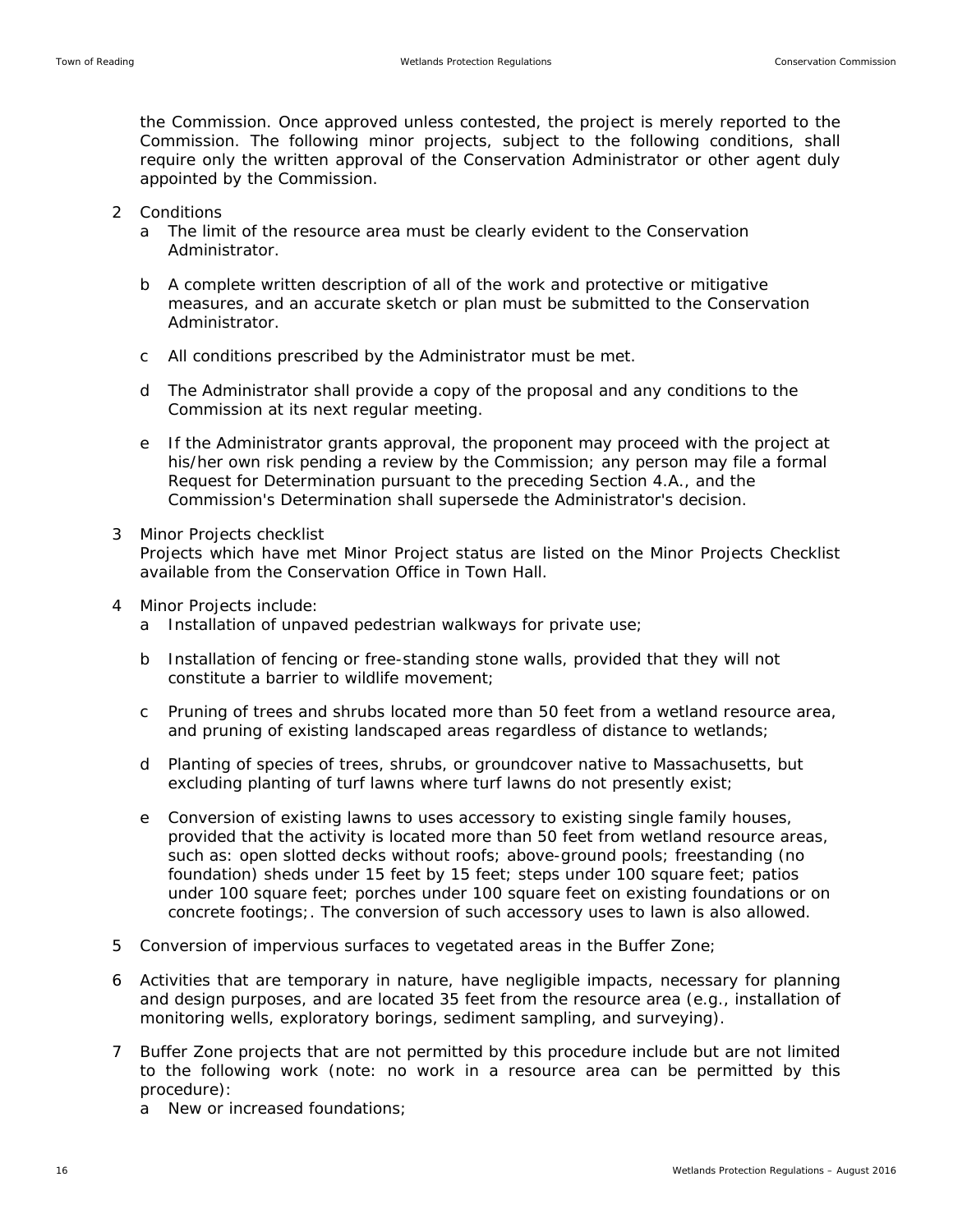- b Filling, grading, or machine excavation;
- c Additions except as listed in subsection 2;
- d Work within 100 feet of a known vernal pool;
- e Wells; and
- f Work within land subject to flooding or within twenty-five feet of another resource area, or within ten feet if legally existing development exists in the location.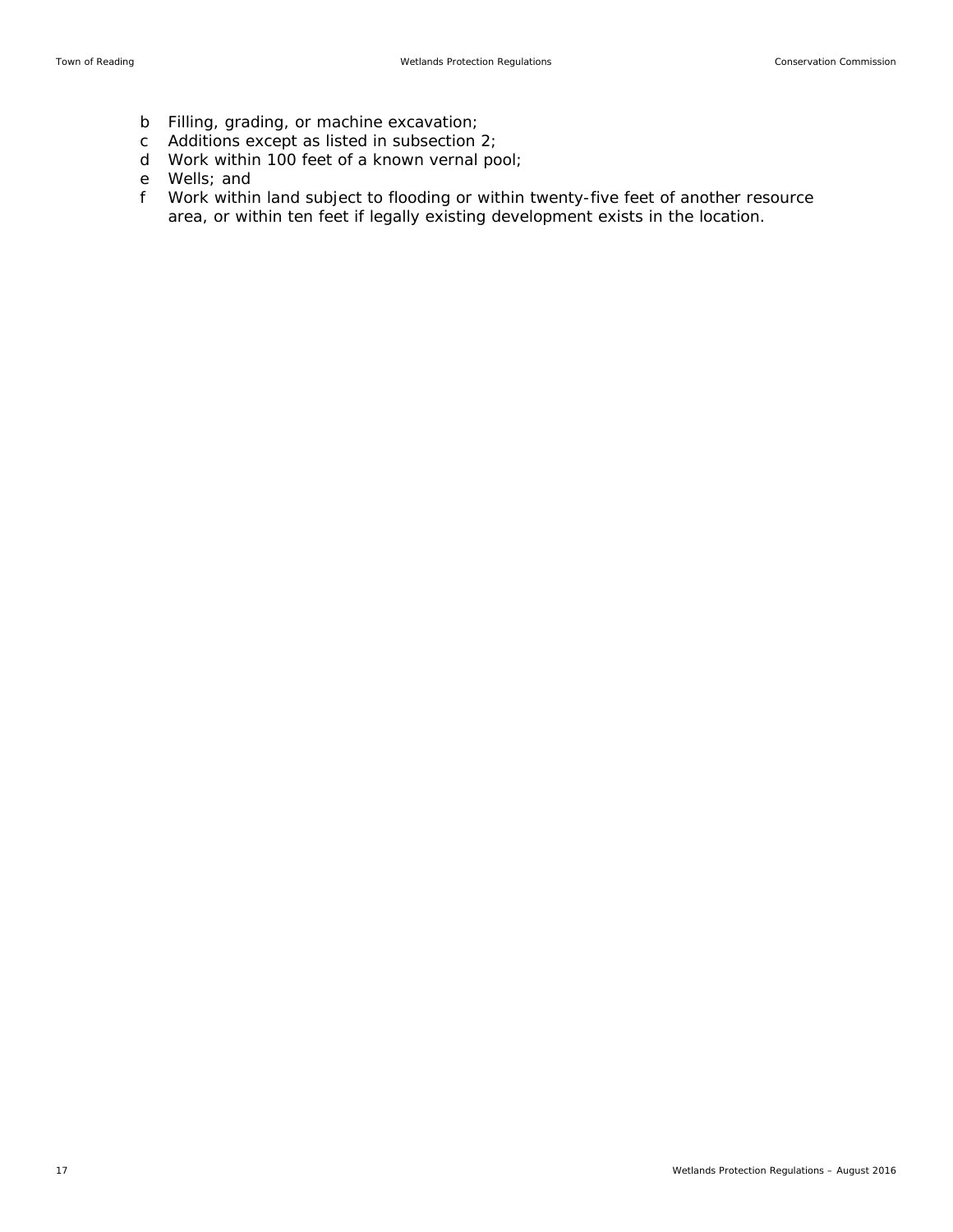## SECTION 5 NOTICE OF INTENT

#### **A General**

- 1 It is recommended that all applicants confer with the Conservation Administrator prior to filing.
- 2 Any person who proposes to do work that will remove, fill, dredge or alter any area subject to protection under the Bylaw shall submit a Notice of Intent.
	- a The requirement of the Bylaw to obtain or apply for all permits, variances, and approvals required by local bylaw with respect to the proposed activity shall include only those which are obtainable at the time the Notice of Intent is filed.
	- b Notwithstanding the preceding paragraph, when an applicant for a Comprehensive Permit (under M.G.L. Chapter 40B, Sections 20-23, a.k.a. Chapter 774) from a Board of Appeals has received a determination from that Board, whether to grant or deny the permit, and in the case of a denial, has appealed to the Housing Appeals Committee, said applicant shall be deemed to have obtained all local permits obtainable at that time.
	- c The applicant shall either obtain all permits prior to filing a Notice of Intent, or may file a Notice of Intent after the filing of application(s) for all such obtainable permits. The Notice of Intent shall then include any information submitted in connection with such other application(s) that is necessary to describe the effect of the proposed activity on the environment.
- 3 If the Conservation Commission rejects a Notice of Intent because of a failure to obtain or apply for all permits, variances, and approvals, it must specify in writing the permit, variance, or approval that has not been obtained or applied for. A ruling by the municipal body within whose jurisdiction the issuance of the permit, variance, or approval lies or by the Town Counsel concerning the applicability of such permit, variance, or approval shall be acceptable by the Commission.
- 4 Notwithstanding the foregoing, when the Commission has determined that an activity outside the areas subject to protection under this bylaw and outside the Buffer Zone is likely to alter an area subject to protection under this bylaw, the Commission may require such plans, supporting calculations and other documentation as are necessary to describe the entire activity.

#### **B Abbreviated Notices**

For certain purposes, other forms of Notices may be used.

- 1 The applicant shall have the option to file an Abbreviated Notice of Intent for proposed work only when the following criteria are met:
	- a The proposed work is within the Buffer Zone, or within land subject to flooding;
	- b The proposed work will disturb less than one thousand square feet of surface area within the Buffer Zone and/or land subject to flooding; and
	- c The proposed work will not require a U.S. Army Corps of Engineers Section 10 or Section 404 permit, or a license from the Department of Environmental Protection Division of Waterways pursuant to M.G.L. Chapter 91 (Waterways License).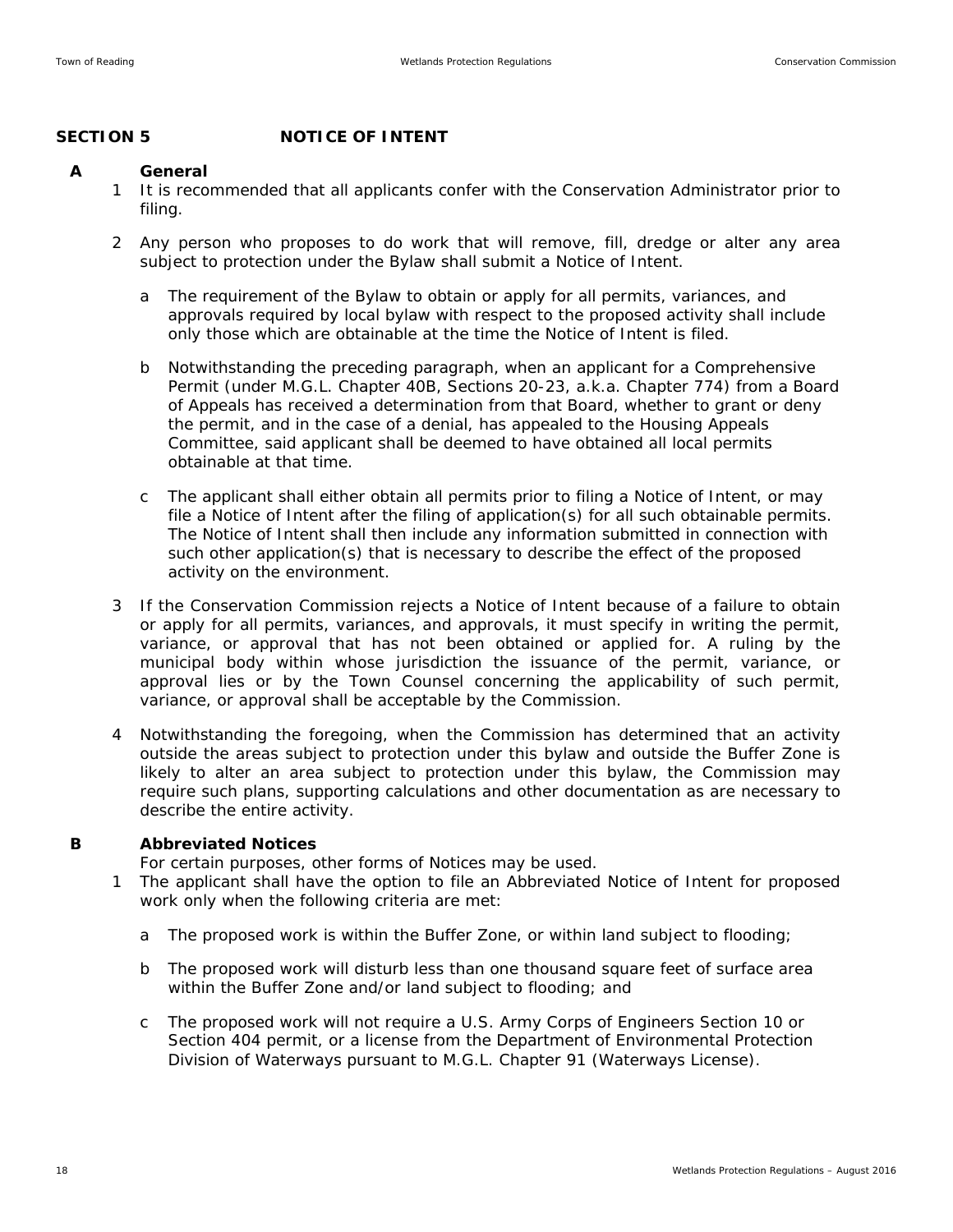2 Abbreviated Notice of Intent Submittal Requirements - The requirements are identical to those specified in 310 CMR 10.05, with the additional requirement of setback indications as specified in these Town of Reading Wetland Protection Regulations of any existing or proposed structures.

#### **C Filing Procedure**

1 A complete Notice of Intent, Abbreviated Notice of Intent, or Abbreviated Notice of Resource Area Delineation shall meet requirements identical to those required in 310 CMR 10.05, with the additional requirement of setback indications as specified in these Town of Reading Wetland Protection Regulations of any existing or proposed structures.

#### **D Administrative Review for Completeness**

1 If the Administrator or a Commissioner determines that a Notice of Intent or an Abbreviated Notice of Intent or an Abbreviated Notice of Resource Area Delineation is incomplete or improper, he or she may return the entire filing, in which case all required time periods for processing the submitted Notice of Intent or Abbreviated Notice of Intent or Abbreviated Notice of Resource Area Delineation will no longer be applicable.

#### **E Public Hearings**

- 1 A public hearing shall be held by the Conservation Commission within twenty-one days of receipt of the minimum submittal requirements for a complete filing. Notice of the time and place of the public hearing shall be given by the Commission at the expense of the applicant not less than five business days prior to such public hearing, by publication in a local newspaper, and by mailing notices to abutters, the applicant, and the owner.
- 2 All hearings held under the Wetlands Protection Act, M.G.L. Chapter 131, Section 40, as it applies, may also be held simultaneously under Section 7.1 of the Reading General Bylaws.
- 3 After opening the public hearing, if the Commission determines that additional information is needed, the Commission may:
	- a Continue the public hearing, at the applicant's expense, to a future date to be specified at the hearing. All requested information shall be submitted no less than six business days prior to the date of the continuance; or
	- b Deny the project because the applicant failed to provide the necessary information that the Commission requested.

#### **F Decision**

- 1 The Commission shall issue a decision on a Notice of Intent, an Abbreviated Notice of Intent, or an Abbreviated Notice of Resource Area Delineation within 21 days of the close of the public hearing or, where Notice has also been filed under MGL Chapter 131, Section 40, within 3 business days of receipt of a written Notification of File Number from DEP, whichever comes later.
- 2 The Commission may decide to deny permission for the activity proposed under a Notice of Intent or an Abbreviated Notice of Intent in accordance with Section 7.1 of the Reading General Bylaws. The Commission may decide to issue an Order of Conditions permitting the proposed activity in accordance with Section 7.1 of the Reading General Bylaws.
- 3 The Commission may issue an Order of Resource Area Delineation that determines that the wetland resource area boundaries set forth in an Abbreviated Notice of Resource Area Delineation have been identified and delineated according to the definitions in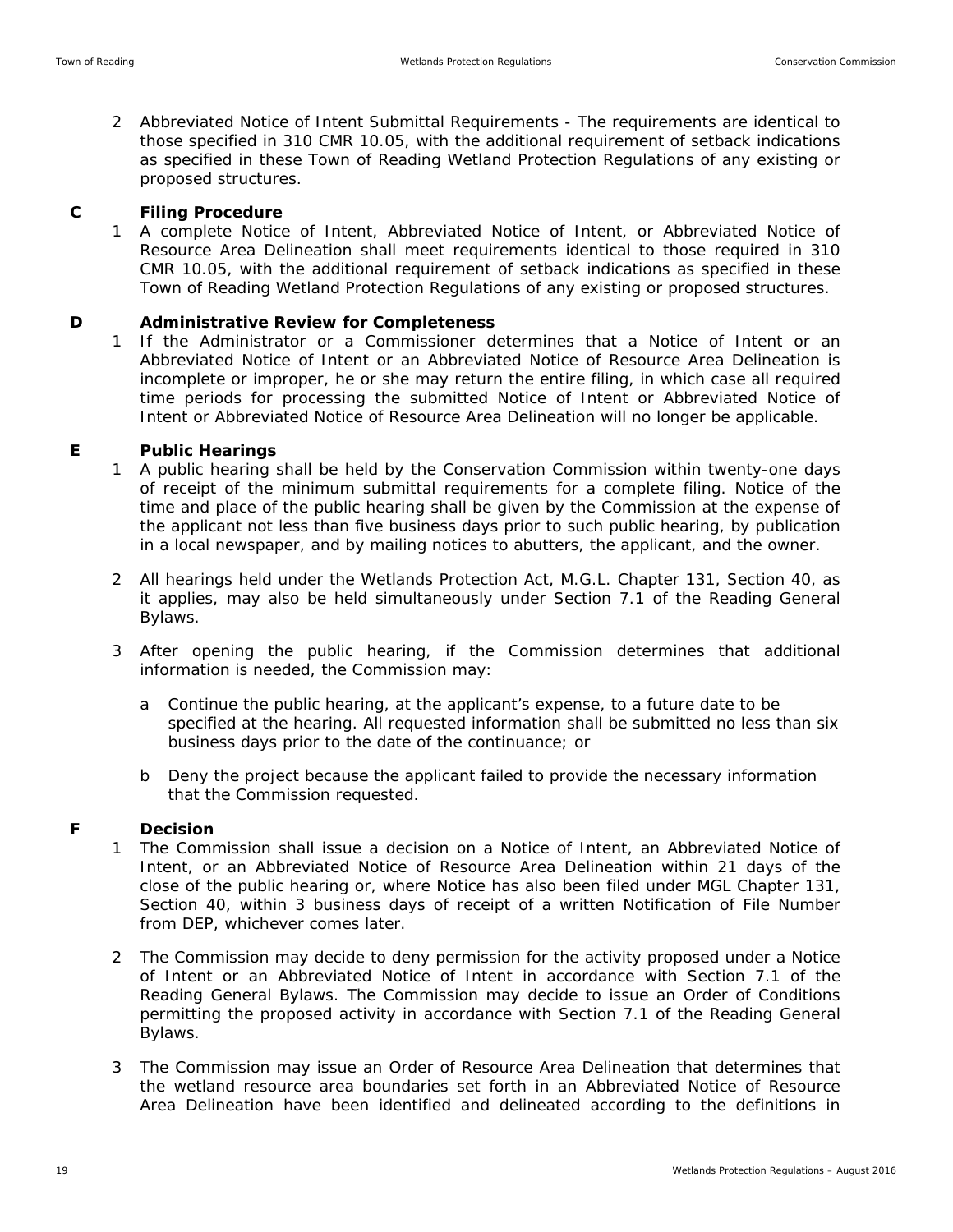Section 7.1 of the Reading General Bylaws and these Regulations, or the Commission may modify the delineation submitted.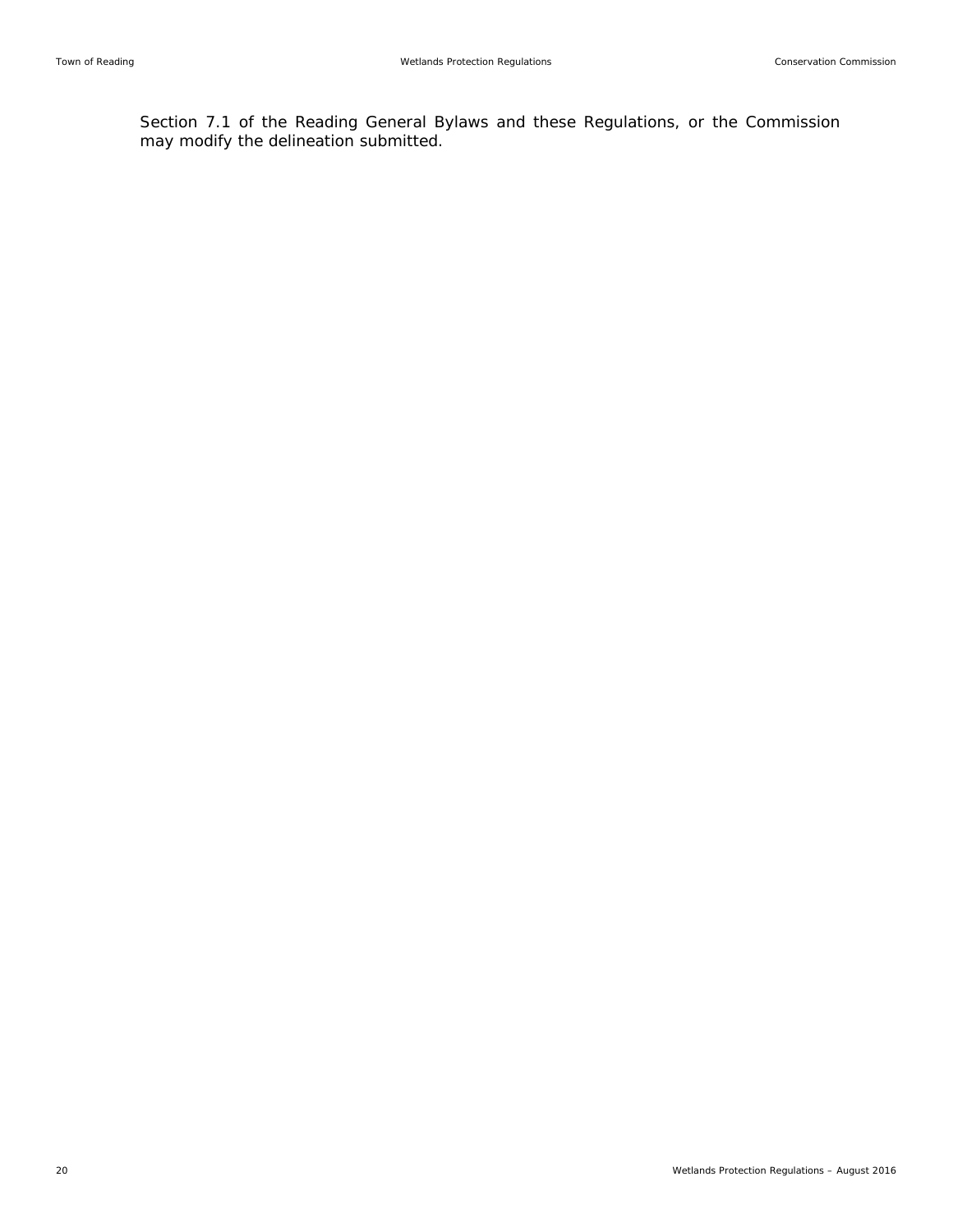#### **SECTION 6 PLANS AND TECHNICAL DATA**

#### **A General**

- 1 Plans submitted to accompany a Notice of Intent, an Abbreviated Notice of Intent, or an Abbreviated Notice of Resource Area Delineation shall include a complete description of the wetlands resource areas, the proposed activity, and the effect of the proposed activity on the resource areas and the interests protected under the Bylaw
- 2 All submittals shall meet plans and technical data requirements specified in 310 CMR 10.05, with the additional requirement of setback indications as specified in these Town of Reading Wetland Protection Regulations of any existing or proposed structures.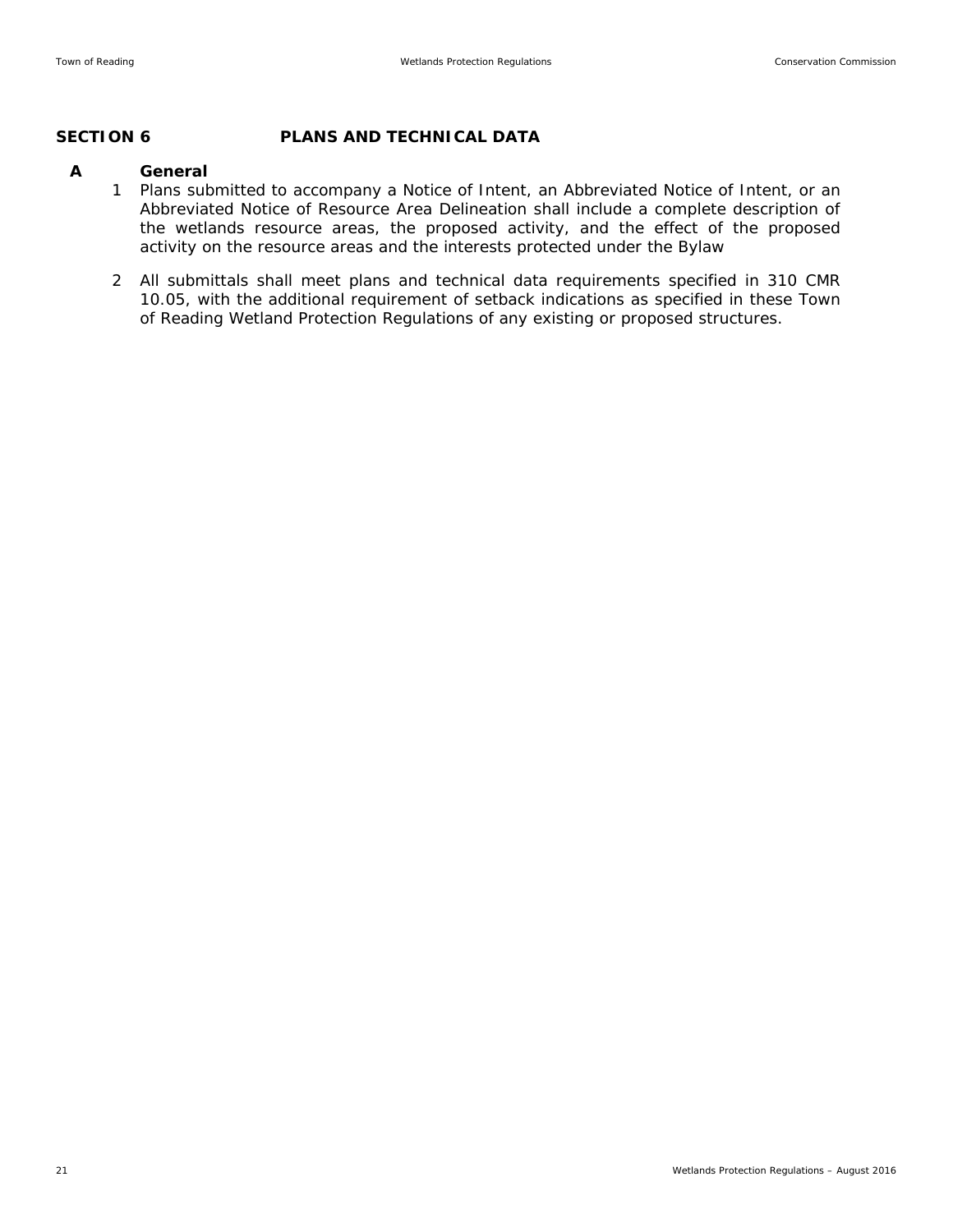#### **SECTION 7 ORDER OF CONDITIONS and ORDER OF RESOURCE AREA DELINEATION**

#### **A Definition**

- 1 An Order of Conditions is a document issued by the Conservation Commission, after receipt and review of a Notice of Intent or an Abbreviated Notice of Intent, that permits, regulates, requires, and/or prohibits activities under the Commission's jurisdiction. An Order of Conditions shall be valid for a period of three years from the date of issuance.
- 2 An Order of Resource Area Delineation is a document issued by the Conservation Commission, after receipt and review of an Abbreviated Notice of Resource Area Delineation, that confirms or modifies the delineation submitted. An Order of Resource Area Delineation shall be valid for a period of three years from the date of issuance.

#### **B Pre-Construction Requirements**

- 1 The Conservation Commission shall receive proof that the Order of Conditions has been recorded at the Middlesex South Registry of Deeds showing date and instrument number(s) and/or Certificate number(s) of the recording.
- 2 The applicant shall inform the Reading Conservation Commission, in writing, of the names, addresses, business and home telephone numbers of both the project supervisor who will be responsible for ensuring on-site compliance with this Order, and his/her alternate. This list will be kept current, and the Reading Conservation Commission shall he notified of all changes.
- 3 A pre-construction meeting shall take place between the contracting agent and the Conservation Administrator for the purpose of reviewing the requirements of the Order of Conditions and establishing a general construction schedule.
- 4 Proof of receipt of a DEP file number and proper registration with the Massachusetts Natural Heritage Program--Appendix A--(if the site of the proposed work is shown on the most recent Natural Heritage Program Map of Estimated Habitats of State-Listed Rare Wetlands Wildlife) shall be provided to the Reading Conservation Commission prior to any work subject to an Order of Conditions.

#### **C Copies**

1 A copy of the Order of Conditions shall be kept on site at all times.

#### **D Requests for Plan Change**

- 1 After the Commission has issued an Order of Conditions for a proposed activity, if changes are proposed in the activity, the applicant must notify the Commission in writing requesting approval for these changes. The applicant must submit with the request adequate site plans, calculations, data, descriptions of the proposed changes, and any other information that the Commission may require to understand the proposed changes and to make the determination. No work shall be done on the subject area until the Commission has reviewed and approved the changes.
- 2 The Commission shall review the proposed changes and may determine:
	- a That the plan change is insignificant and the Order of Conditions requires no Amendment; or
	- b That the plan change is significant and the Order of Conditions requires an Amendment; or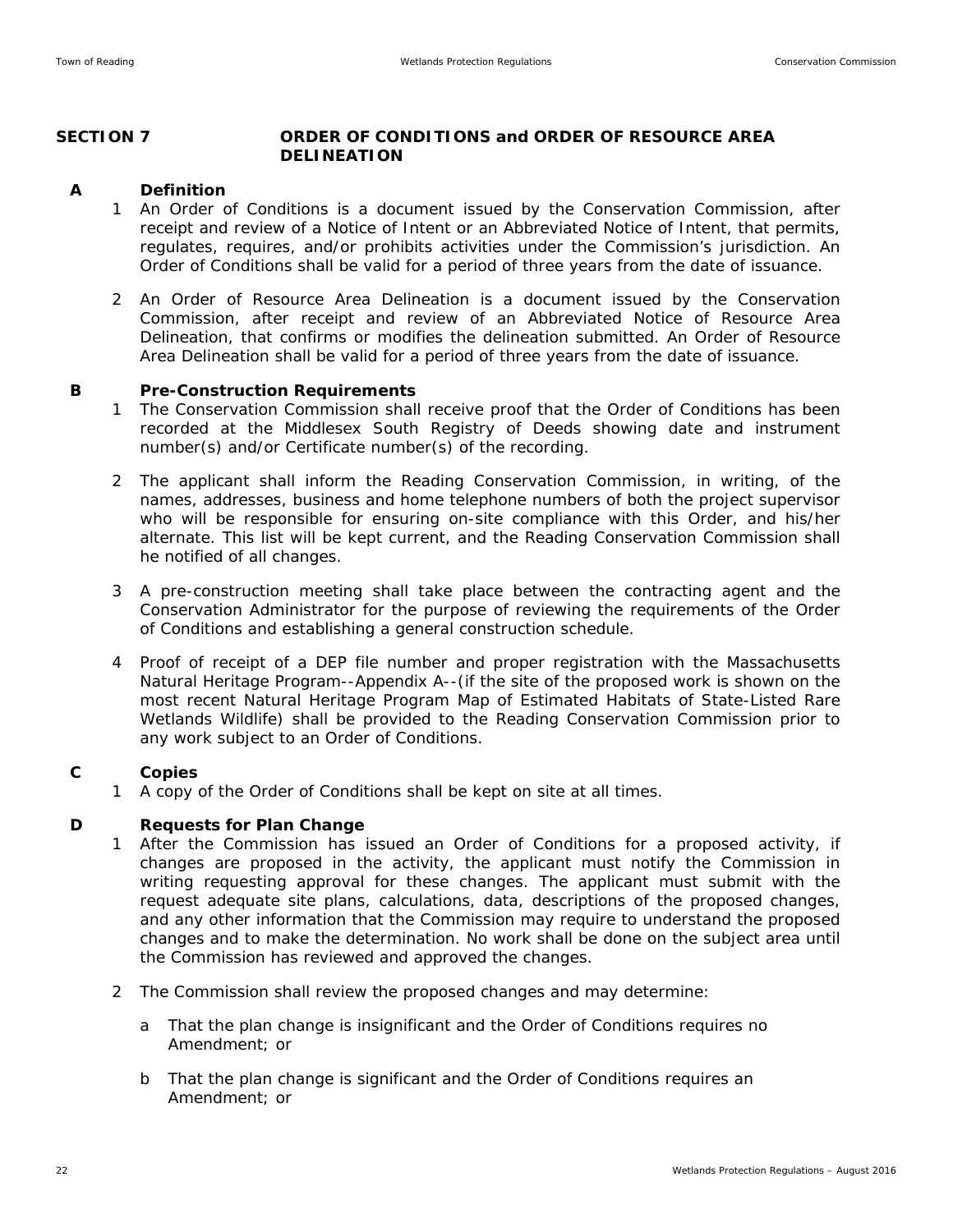- c That the plan change is sufficiently different from the approved plan that a new Notice of Intent or Abbreviated Notice of Intent must be filed.
- 3 The applicant shall be notified of the decision of the Commission within 21 days of the receipt of the applicant's notification of the changes.
- 4 If the Commission decides that the plan change requires an Amendment of the Order of Conditions or a new Notice of Intent or Abbreviated Notice of Intent, a public hearing shall be held in accordance with Section 5.D of these Regulations. If the applicant anticipates that the Commission will require an Amendment, the applicant may request that the Commission bypass the determination under Section 7.D.2 and proceed directly to the public hearing for the Amendment. If the applicant anticipates that the Commission will require a new Notice of Intent or Abbreviated Notice of Intent, the applicant may file the new Notice without first undergoing the determination process in Section 7.D.2.

#### **E Extensions**

- 1 The Commission may issue an Extension Permit for an Order of Conditions or an RDA for a period of up to three years to an applicant who has demonstrated reasons for such a permit. The Commission may deny an Extension to a project that has not commenced within the original time limit. The applicant must apply in writing for an Extension Permit at least 30 days prior to expiration (note: application for an Extension Permit may trigger a redelineation of the wetlands.
- 2 For projects upon which work has not yet begun within three years of the issuance of an Order of Conditions or an Order of Resource Area Delineation, and for which an Extension Permit has been requested, the Commission may review the wetland resource area delineations before granting an Extension Permit. If the Commission finds that a delineation is no longer valid, the Commission may amend the Order of Conditions or Order of Resource Area Delineation before granting an Extension Permit, following the procedure set forth in Section 7.D. above, or may deny the Extension

#### **F Appeals**

1 Any person may appeal an Order of Conditions to Superior Court according to the provisions of Massachusetts General Laws, Chapter 249, Section 4.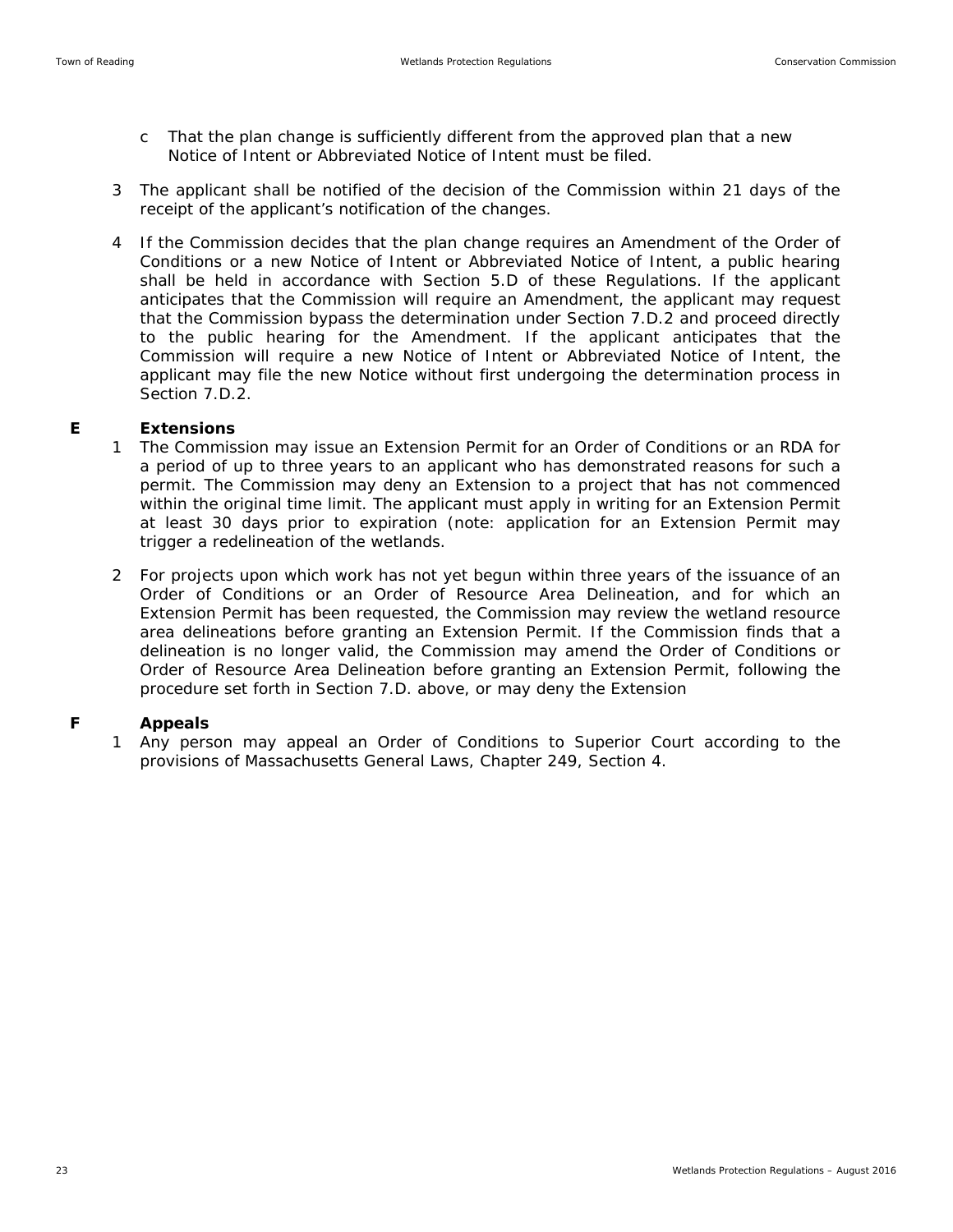### **SECTION 8 CERTIFICATE OF COMPLIANCE**

#### **A Definition**

1 Certificate of Compliance shall mean a written determination made by the Conservation Commission verifying that work has been completed in accordance with an Order of Conditions.

#### **B Request**

- 1 Upon completion of work under an Order of Conditions, the applicant or owner shall submit a written request for a Certificate of Compliance to the Commission. The applicant or owner may request a Partial Certificate of Compliance for discrete portions of the work under the Order of Conditions. The Commission may require that a request be accompanied by:
	- a As-built plans ( $1'' = 40'$  or  $1'' = 20'$  scale, corresponding to submission plans) stamped by a registered professional engineer and/or register land surveyor showing:
		- 1 All structures, buildings, impervious surfaces, and existing grading;
		- 2 Wetlands resource areas and mitigation areas; and
		- 3 Any other elevations or distances the Commission may specify to ensure compliance with the Order of Conditions.
	- b A written statement by a registered professional civil engineer and/or other qualified professional, as may be required by the Commission, certifying compliance with the approved plans referenced above and this Order of Conditions and setting forth what deviations, if any, exist.
	- c Any other reports or documents related to the work that are required by the Order of Conditions.

#### **C Decision**

1 Upon receipt of a request for Certificate of Compliance, the Commission shall make a site inspection with the applicant/owner or the representative of the applicant/owner, and shall review the materials submitted with the request. The Commission may issue the Certificate of Compliance within 21 days of the receipt of the request, or may determine that the requirements for the Certificate of Compliance have not been met and deny the request. In the case of a denial, the reasons for the denial shall be issued in writing to the applicant within 21 days of the receipt of the request. If the Order of Conditions contains conditions that continue past the completion of construction, the Certificate shall specify which conditions shall continue in effect. The applicant or owner shall record the Certificate of Compliance at the Registry of Deeds or the Land Court, as appropriate, and shall submit certification of the recording to the Commission.

#### **D Burden of Proof**

1 The applicant shall have the burden and obligation of bringing the property into compliance with the Order of Conditions.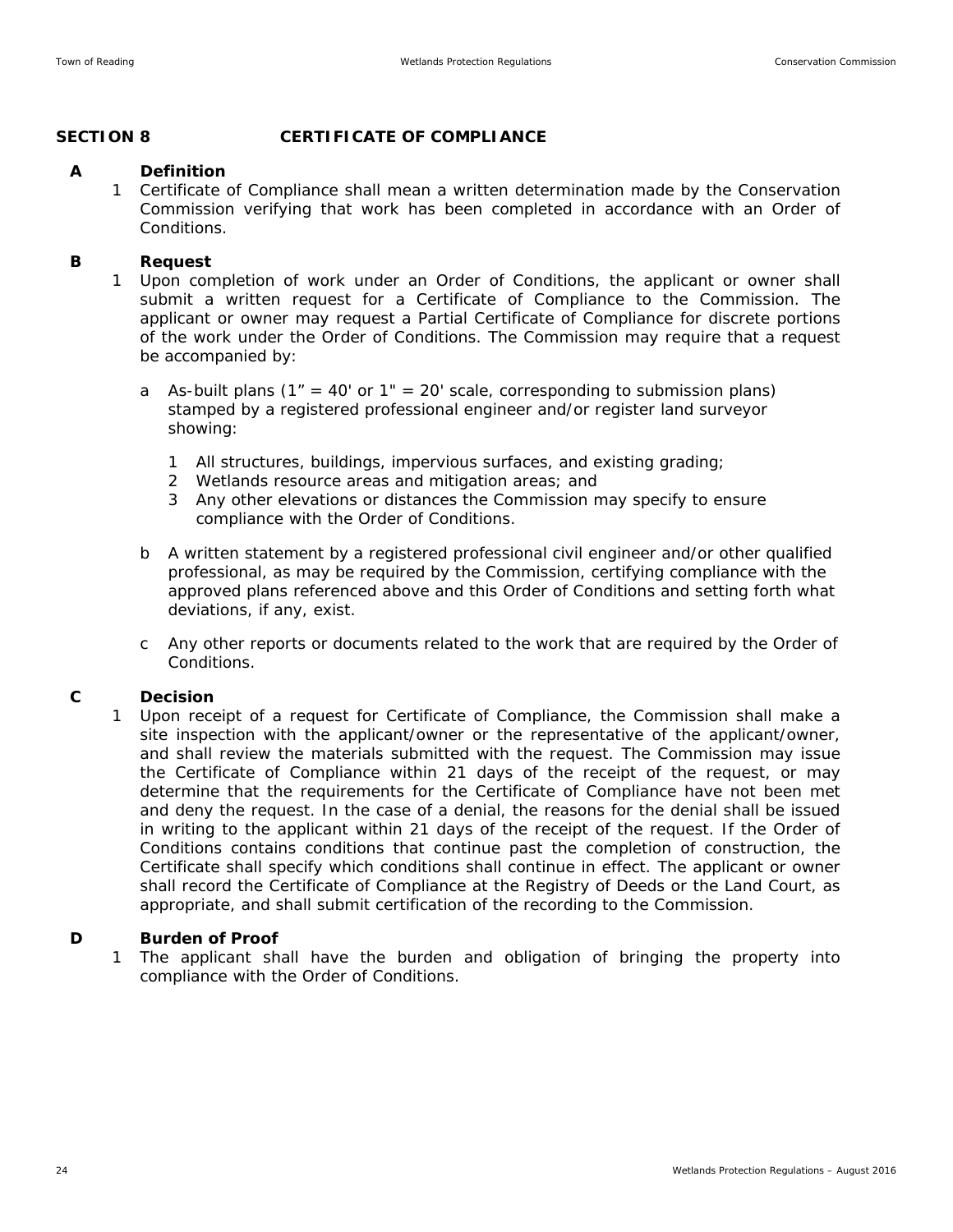#### **SECTION 9 SECURITY**

- 1 A bond or other means of financial responsibility acceptable to the Commission and the Town Counsel, may be required to secure performance of work required by an Order of Conditions. It shall be held by the Town, and shall be released by the Commission only upon satisfactory completion of the work required by the Order, and the issuance of a Certificate of Compliance.
- 2 The amount of security shall not exceed the cost, as estimated by the Town or their agent, of the required work or of the restoration of affected lands and properties if the work is not faithfully performed as required, whichever is greater.
- 3 Forfeiture of such bond or security shall be recoverable at suit of the Town in Superior Court, pursuant to the provisions of the Massachusetts General Laws, Chapter 249, Section 4.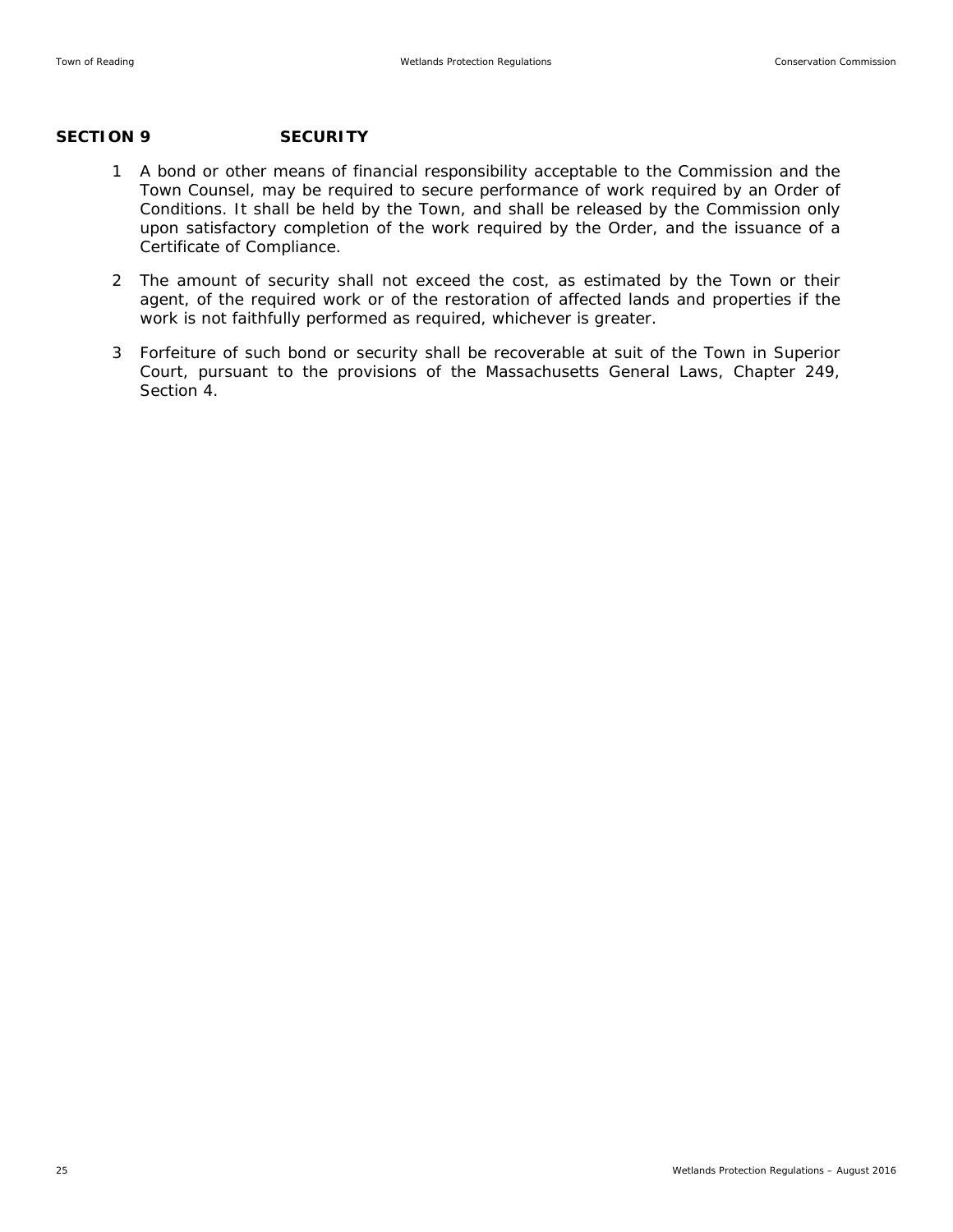#### **SECTION 10 CONSULTANT FEE**

- 1 The Commission may require an applicant to pay a fee for the reasonable costs and expenses borne by the Commission for specific expert engineering and other consultant services deemed necessary by the Commission to make a Determination of Applicability, complete the review of a Notice of Intent or other application or request made pursuant to Reading General Bylaw Section 7.1 or these Regulations. This fee is called the Consultant Fee and shall be in the maximum amount of Twenty-Five Thousand Dollars (\$ 25,000.00).
- 2 The specific consultant services may include, but are not limited to, the following:
	- a Resource area and wetland survey and delineation,
	- b Analysis of resource area and wetland values,
	- c Wildlife habitat evaluations,
	- d Hydrogeologic and drainage analysis, and
	- e Environmental and land use law.
- 3 The Commission may require the payment of the Consultant Fee at any point in its deliberations prior to a final decision. The applicant shall pay the Consultant Fee to the Town to be put into a revolving fund for consultant fees of the Commission, which may be drawn upon by the Commission for specific consultant services approved by the Commission at one of its public meetings.
- 4 Any unused portion of the Consultant Fee shall be returned to the applicant unless the Commission determines at a public meeting that other action is necessary.
- 5 Any applicant aggrieved by the imposition of, or size of, the Consultant Fee, or any act related thereto, may appeal according to the provisions of Massachusetts General Laws.
- 6 The minimum qualifications of any consultant selected by the Commission shall consist either of an educational degree in or related to the field at issue or three or more years of practice in the field at issue or a related field.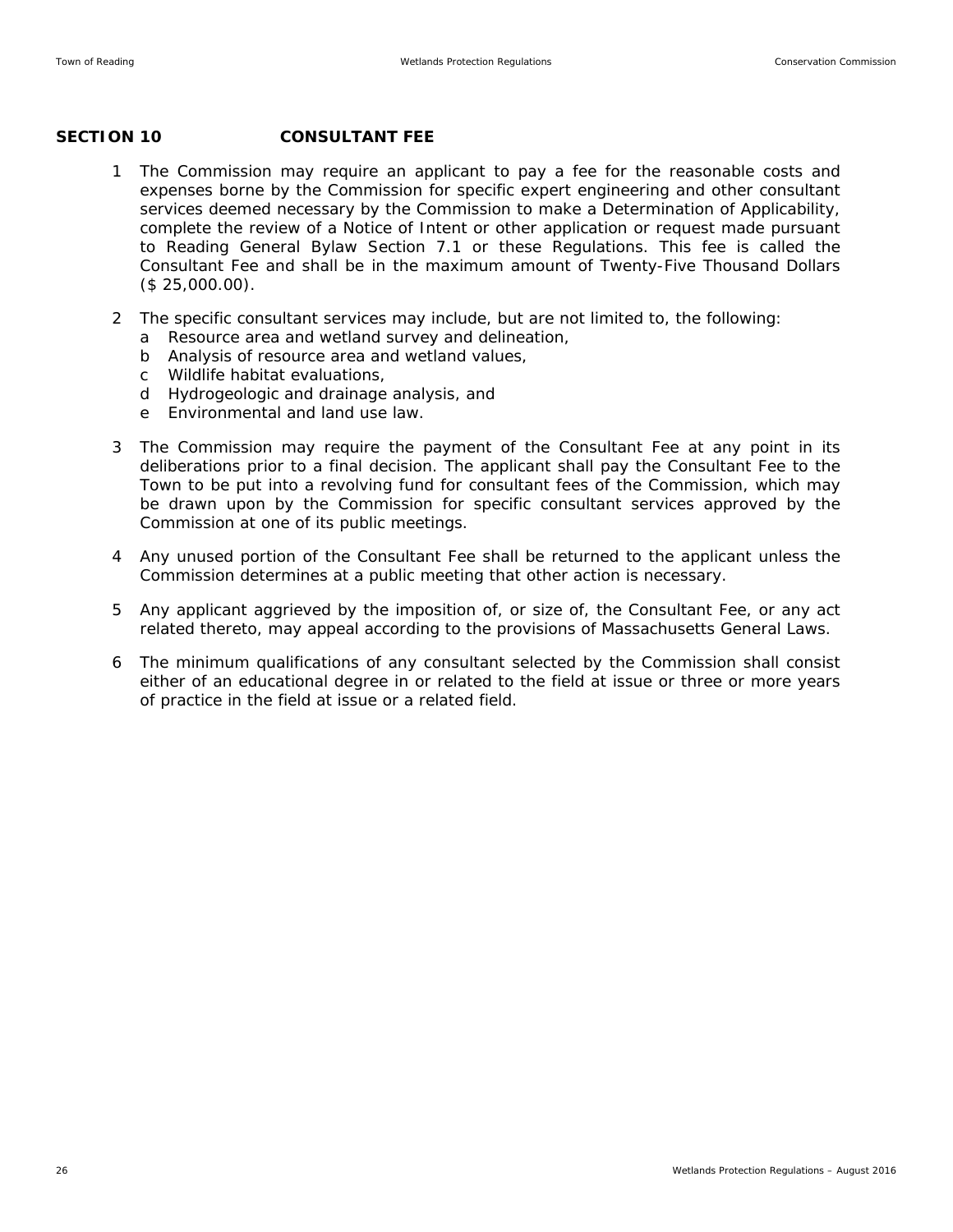### SECTION 11 SEVERABILITY

- 1 The invalidity of any section of these Regulations shall not invalidate any other section or subsection, nor shall it invalidate any permit or determination that has been previously issued.
- 2 If any court of the Commonwealth shall invalidate any provision of the Bylaw or of these Regulations, the Commission shall promulgate additional Regulations, or present to the next Town Meeting after such invalidation, amendments to the Bylaw or Regulations which are designed to comply with any court decision invalidating such provision or Regulation.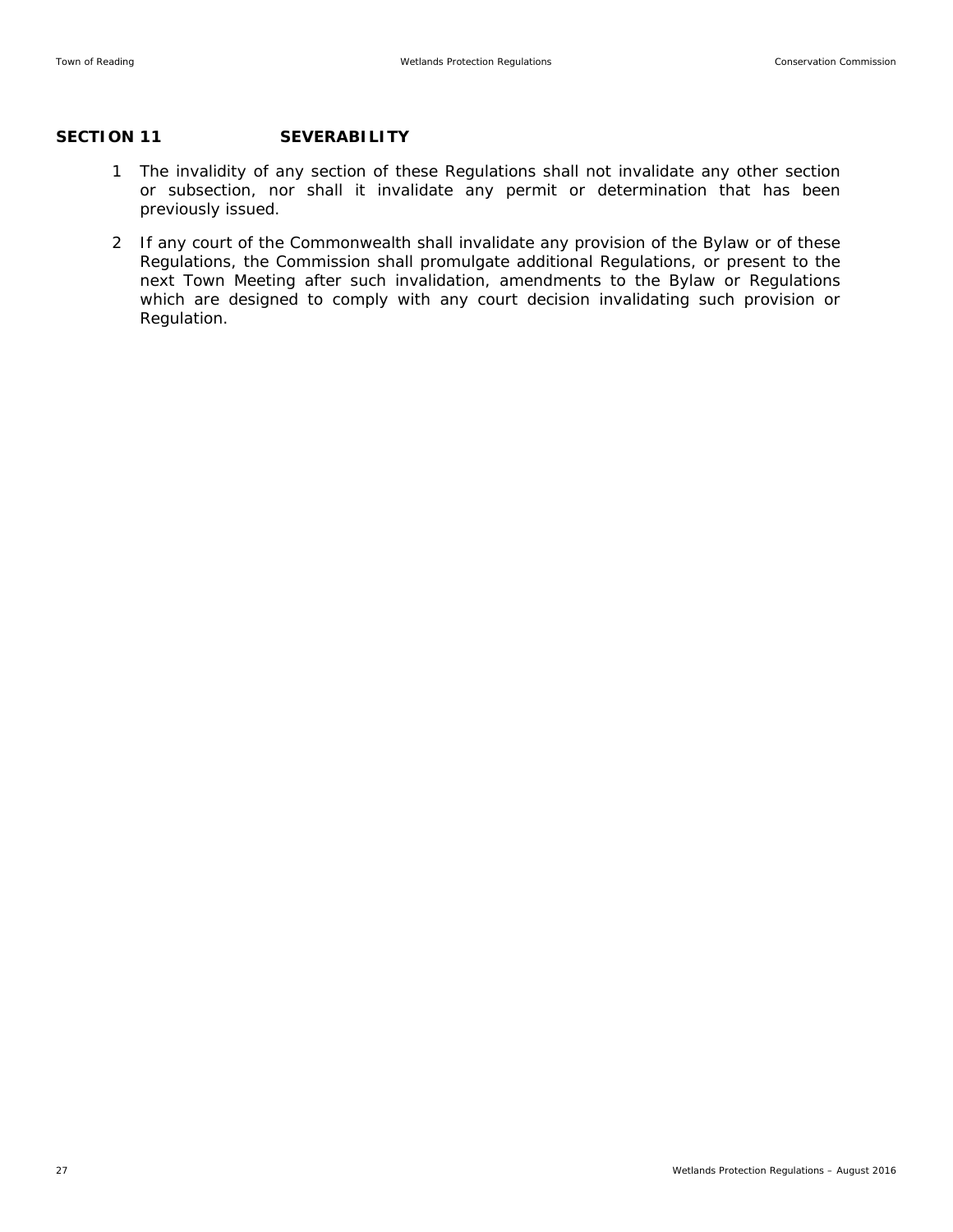#### SECTION 12 DEFINITIONS

- 1 The definitions and discussion of terms in the Massachusetts Wetlands Protection Act Regulations 310 CMR 10.00 shall apply in the interpretation and implementation of this bylaw with following exceptions:
- **HYDRIC SOIL:** soil that is saturated, flooded, or ponded long enough during the growing season to develop anaerobic (oxygen-lacking) conditions in the upper part of the soil.
- **HYDROPHYTIC VEGETATION:** plant life growing in water and/or saturated soil that is at least periodically deficient in oxygen. Hydrophytic plant species include but are not limited to those listed in Massachusetts General Laws Chapter 131, Section 40.
- **QUORUM:** a quorum consists of four (4) members of a seven (7) member committee.
- **RARE SPECIES:** Those vertebrate and invertebrate animal species officially listed as endangered, threatened, or of special concern by the Massachusetts Division of Fisheries and Wildlife under 321 CMR 8, as well as those plant species listed as rare, threatened, or endangered by the Massachusetts Natural Heritage Program.
- **RIVER:** a natural course of water that has a continuous or intermittent flow and empties to any wetland, lake, pond or other river, including canals, natural or manmade.
- **WETLANDS:** lands where the water table is usually at or near the surface, or where the land is covered by shallow water. This shall include swamps, wet meadows, bogs and marshes, creeks, streams, ponds, rivers, and lakes and bordering vegetated wetlands. Wetlands must have a preponderance of hydrophytic vegetation or have the following attributes:
- 1 The substrate in the uppermost foot is predominantly undrained hydric soil; and
- 2 The substrate is saturated with water or covered by shallow water at some time during the growing season of each year.